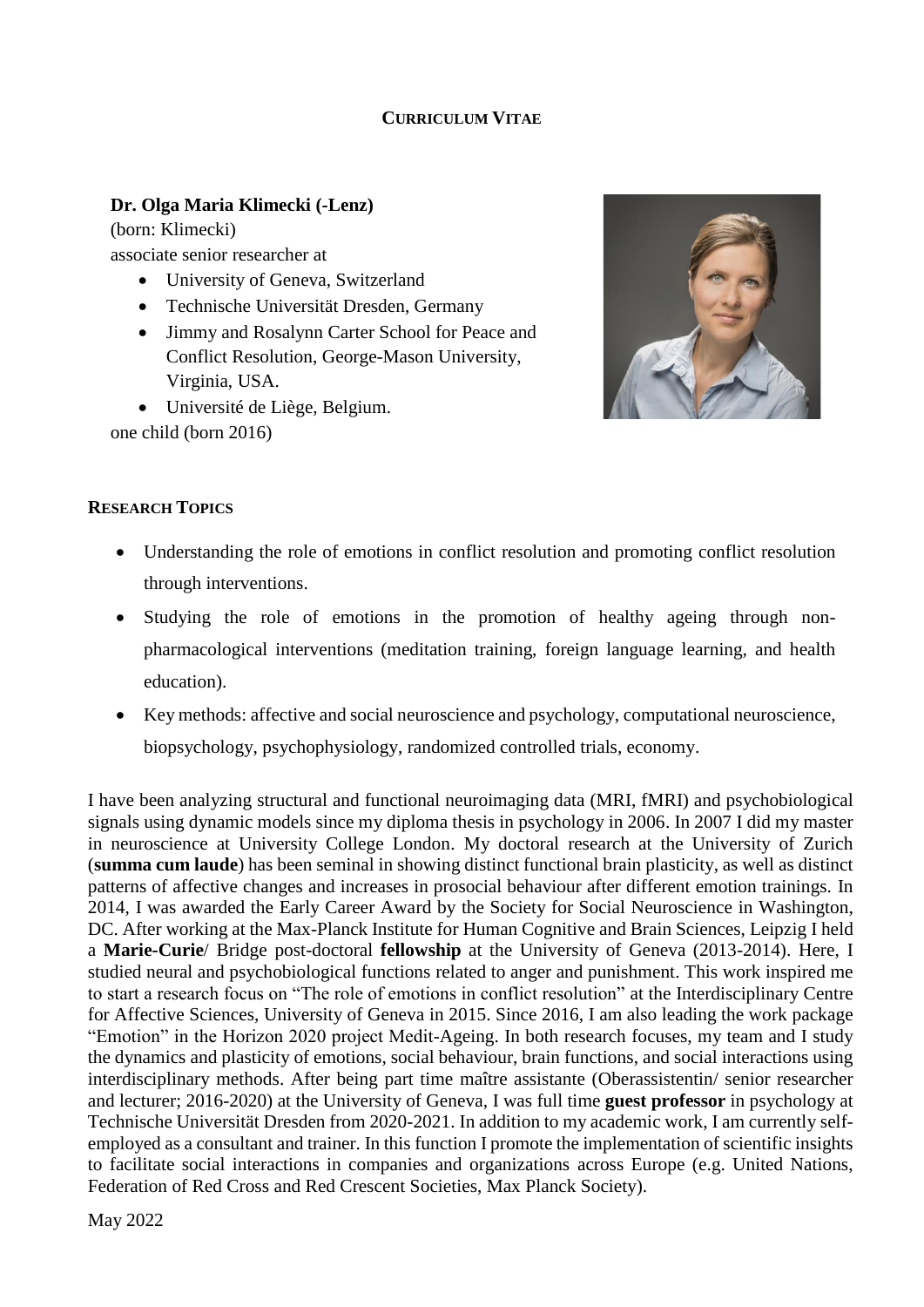## **POSITIONS**

| Since 01/2022   | Self-employed (consulting, training, and meditation).                                                                                                                                               |
|-----------------|-----------------------------------------------------------------------------------------------------------------------------------------------------------------------------------------------------|
| 09/2020-12/2021 | Eleonore-Trefftz Guest Professor, Faculty of Psychology,<br>Technische<br>Universität Dresden, Germany.                                                                                             |
| 09/2019-08/2020 | Maître Assistante (senior researcher, lecturer, and group leader), School of<br>Social Sciences, University of Geneva, Switzerland.                                                                 |
| 08/2016-08/2019 | Maître Assistante (senior researcher, lecturer, and group leader), Psychology,<br>University of Geneva, Switzerland.                                                                                |
| 10/2016-02/2017 | Maternity leave (I worked part-time from 03/2017-08/2020).                                                                                                                                          |
| 01/2015-07/2016 | Post-doctoral researcher, Psychology with Prof. David Sander, University of<br>Geneva, Switzerland.                                                                                                 |
| 01/2013-01/2015 | Marie-Curie/Bridge postdoctoral fellow, Swiss Center for Affective Sciences,<br>Medicine and Psychology with Prof. David Sander and Prof. Patrik Vuilleumier,<br>University of Geneva, Switzerland. |
| 09/2012-12/2012 | Postdoctoral researcher with Prof. Tania Singer, Max-Planck Institute for<br>Human Cognitive and Brain Sciences, Leipzig, Germany.                                                                  |
| 09/2010-09/2012 | Assistant researcher with Prof. Tania Singer, Max-Planck Institute for Human<br>Cognitive and Brain Sciences, Leipzig, Germany.                                                                     |
| 10/2007-9/2010  | Assistant researcher with Prof. Tania Singer, Institute of Empirical Economics<br>(Director: Prof. Ernst Fehr), University of Zurich, Switzerland.                                                  |

## **RANKINGS FOR PROFESSORSHIPS**

2. place for W2 Professorship Social Neuroscience, University of Jena, Germany (procedure concluded in 2019).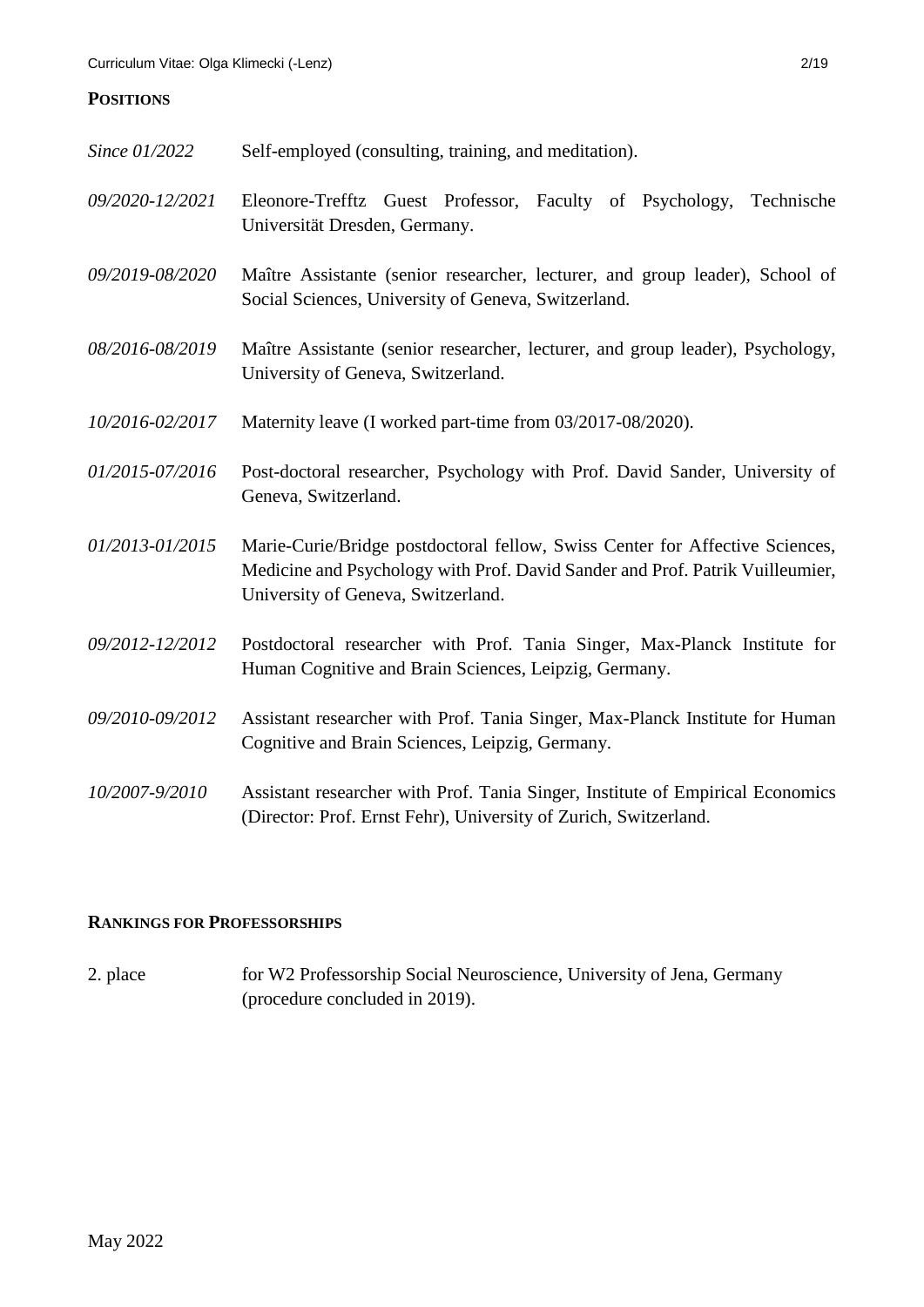#### **EDUCATION**

*since 2021* Pursuing my habilitation in psychology, Technische Universität Dresden, Germany. *2013* PhD in psychology (summa cum laude), University of Zurich, Switzerland; supervisors: Prof. Lutz Jäncke, Prof. Tania Singer. *2006-2007* MSc in neuroscience, University College London, UK. Supervisor: Dr. Beau Lotto, Institute of Ophthalmology. *2006-2006* Diplomarbeit (comparable to a master's thesis, grade: very good), psychology, Johannes Gutenberg University, Mainz, Germany. Supervisors: Prof. Gerd Vossel, Matthias Gamer. *2005* Vordiplom (comparable to a BA, grade: very good), psychology, Johannes Gutenberg University, Mainz, Germany. *2003* Abitur (final high school examination, grade: very good), Wiesbaden, Germany.

### **ADDITIONAL QUALIFICATIONS**

| 2021-2023   | Training as a Mindfulness Meditation Teacher, The Awareness Training Institute and<br>the Greater Good Science Center, University of California, Berkeley, USA.                                                                                                                                                                                                                                                         |
|-------------|-------------------------------------------------------------------------------------------------------------------------------------------------------------------------------------------------------------------------------------------------------------------------------------------------------------------------------------------------------------------------------------------------------------------------|
| 2020-2022   | Advanced Master Program on the Treatment of Trauma, the National Institute for the<br>Clinical Application of Behavioral Medicine, USA.                                                                                                                                                                                                                                                                                 |
| 2020        | Mediation training "Mediating and Facilitating Large Group, Multi-Stakeholder,<br>Consensus Building Processes" with Kenneth Cloke, Geneva, Switzerland.                                                                                                                                                                                                                                                                |
| 2016        | Mediation master class "Difficult Mediations" with Kenneth Cloke, Geneva,<br>Switzerland.                                                                                                                                                                                                                                                                                                                               |
| 2007 - 2010 | Graduate of the Doctoral School of the Neuroscience Center Zurich, University of<br>Zurich, Switzerland.                                                                                                                                                                                                                                                                                                                |
| 2007 - 2010 | Yearly participation to courses on SPM (Statistical Parametric Mapping) for the<br>analysis of neuroimaging data at the University of Zurich, Switzerland.                                                                                                                                                                                                                                                              |
|             | 2004 - 2007 As a scholar of the "Studienstiftung des deutschen Volkes" (German National<br>Academic Foundation) participation in i) a summer school on "Mathematical<br>Modelling of Neural Functions" with Prof. Dr. Karl Friston (University College<br>London, UK) and Dr. Klaas Enno Stephan (University College London, UK), ii) a<br>language course in English (UK) and iii) courses of lectures on neurscience. |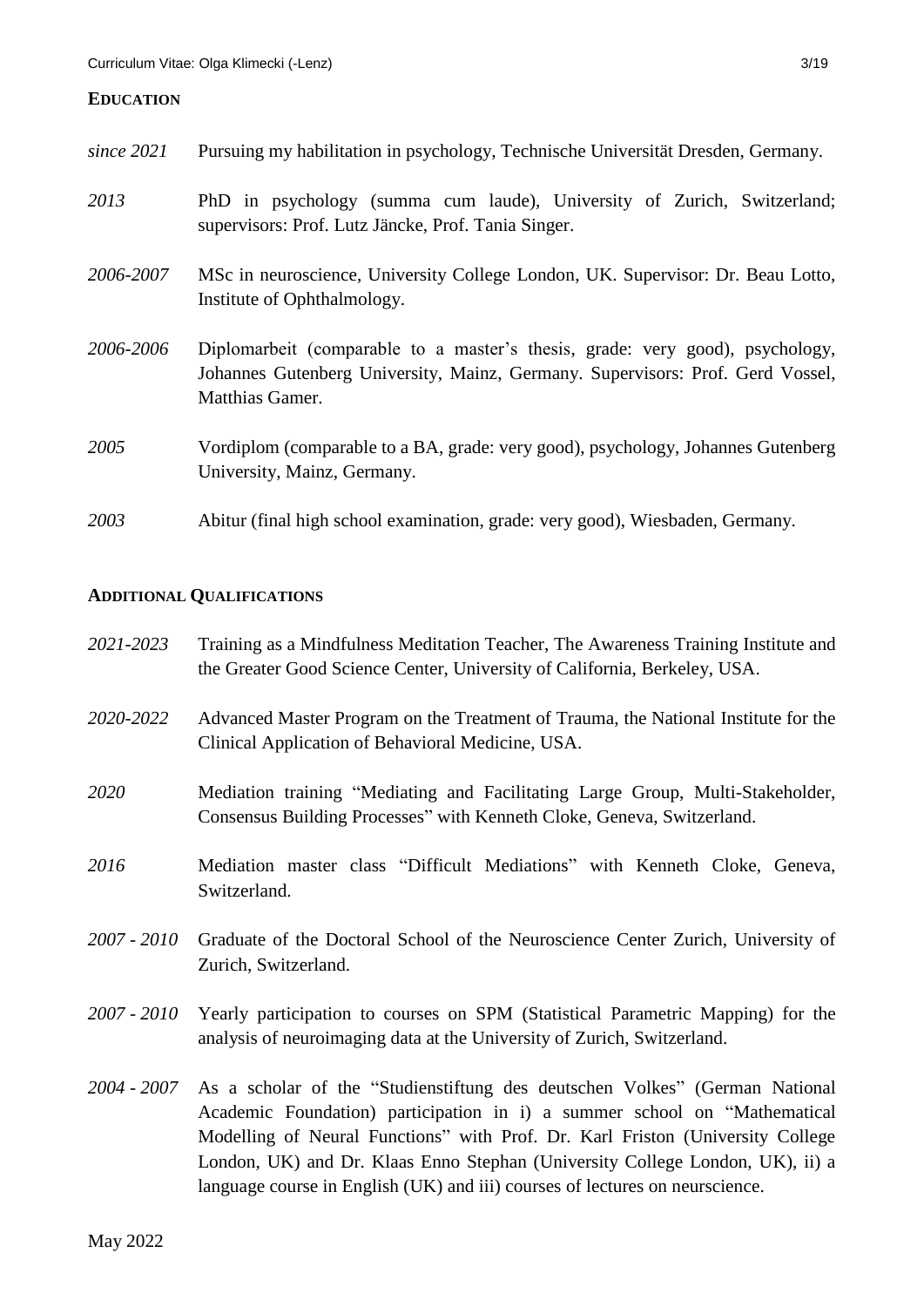#### **THIRD PARTY FUNDING, PRIZES, AND FELLOWSHIPS**

- *10/ 2021-09/2025* Fonds National Suisse de la Recherche Scientific "Mindfulness-Based Intervention to reduce stress and improve prosocial skills for health-care students: a translational RCT integrating clinical, neuroimaging and biomedical outcomes" (CHF 632'000; grant number: 32003B\_205111/1; Role: partner)
- *01/2016-03/2022* European Commission, Horizon 2020 "Medit-Ageing" (project ID: 667696; total grant volume: EUR 6'992'006; my workpackage "Emotion": EUR 860'375).
- *07/2017-07/2022* Deutsche Forschungsgemeinschaft Network "Understanding Others Integration of Social Cognitive and Affective Processes" (with Dr. Dana Schneider, EUR 35'291; project ID: 387279900).
- *09/2020 – 12/2021* Eleonore-Trefftz guest Professorship, Technische Universität Dresden (about 100'000 EUR).
- *12/2018-01/2020* Swiss Federal Department of Foreign Affairs for the project "The impact of teaching humanitarian values on international conflict resolution" (CHF 20'000)
- *08/2018-12/2018* Swiss Center for Affective Sciences, "The impact of mediation on couple conflict" (with Prof. David Sander, CHF 20'000)
- *07/2018-12/2018* Swiss Center for Affective Sciences, "The impact of sleep deprivation on couple conflict" (with Prof. David Sander, CHF 20'000)
- *07/2016-08/2017* National Center of Competence in Research (NCCR) "The Role of Emotions in Conflict Resolution" with Prof. David Sander (CHF 77'000).
- *11/2015-08/2017* National Center of Competence in Research (NCCR) "Affective and Social Signals in Mediation" (CHF 5'000).
- *2014* Early Career Award, Society for Social Neuroscience (Washington, DC, USA).
- *2013* Evens Science Prize "Upregulating the neural substrates of empathy via neurofeedback" with Prof. John Gruzelier, Prof. David Sander and Dr. Tomas Ros (EUR 30'000).
- *01/2013-01/2015* Marie Curie/Bridge postdoctoral fellowship for the University of Geneva, Switzerland (about CHF 250'000).
- *10/2008-10/2009* Research Funding, University of Zurich, "Neural Foundations of Empathy Learning" (Forschungskredit No 53990601; CHF 43'776).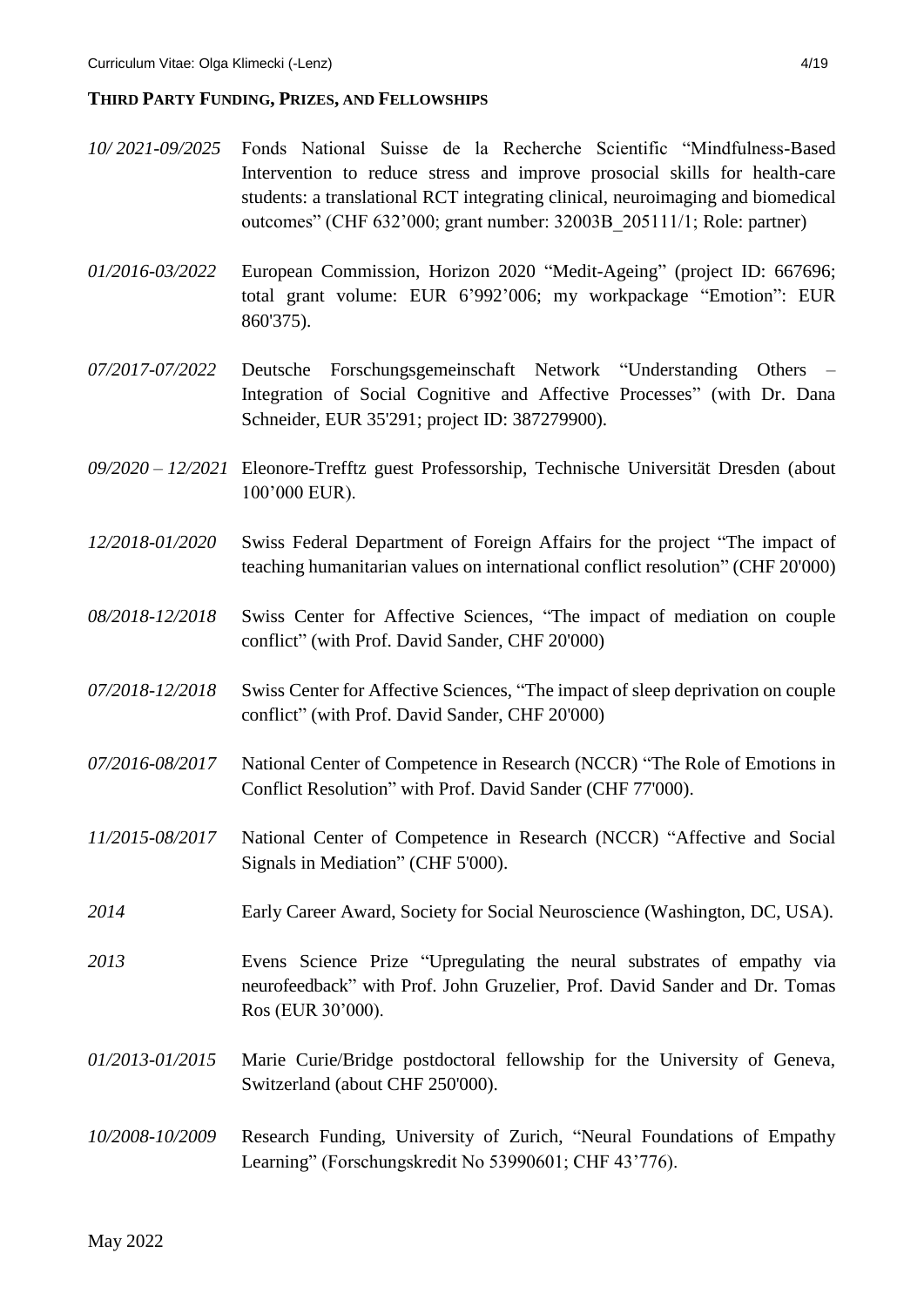- *10/2008-09/2010* Research Funding, Neuroscience Center Zurich, "Neural foundations of empathy training", (EUR 142'800) with Prof. Tania Singer.
- *2004 - 09/2007* Scholar of the German National Academic Foundation (Studienstiftung des deutschen Volkes).

#### **ORGANIZATION OF CONFERENCES, WORKSHOPS AND SYMPOSIA**

03/2020 Workshop "Understanding others" – online event. *11/2019* Public conference "Brain Health Across the Lifespan" (co-organizers: Lifebrain & German Brain Council), Berlin, Germany. *11/2019* Medit-Ageing consortium meeting in Berlin, Germany. *09/2019* Workshop "Understanding others", Erfurt, Germany. *07/2019* Symposium "Interdisciplinary Perspective on Compassion and the effects of Compassion Training", International Society for Research on Emotion, Amsterdam, the Netherlands. *09/2018* Workshop "Approches scientifiques sur le rôle des émotions dans les conflits", Geneva, Switzerland. *10/2017* International Workshop "Understanding Others – Integration of Social Cognitive and Affective Processes", Jena, Germany (with Dr. Dana Schneider). *03/2017* Symposium "The role of Theory of Mind and Empathy in Human Interactions from a Psychological and Neuroscientific Perspective", International Convention of Psychological Science, Vienna, Austria (with Dr. Dana Schneider). *02/2016* Workshop with Prof. Eran Halperin, Prof. Simon Hug and Maud Roure (Interpeace): "The role of emotions in conflict resolution", Geneva, Switzerland. *10/2015* Workshop "How Can Neurobiology and Affective Sciences Contribute to Conflict Resolution?", Geneva Peace Week, Switzerland. *10/2015* Two workshops "What does neuroscience tell us about human conflict?", conference "conflict matters", Brussels, Belgium (with Francois Bogacz and Jeremy Lack). *07/2015* Symposium "The Role of Emotions in Negotiation and Conflict Resolution", International Society for Research on Emotion, Geneva, Switzerland. *07/2015* Workshop "Applying affective sciences to conflict resolution and peacebuilding – bridging research and practice", International Society for Research on Emotion, Geneva, Switzerland (with Francois Bogacz and Jeremy Lack).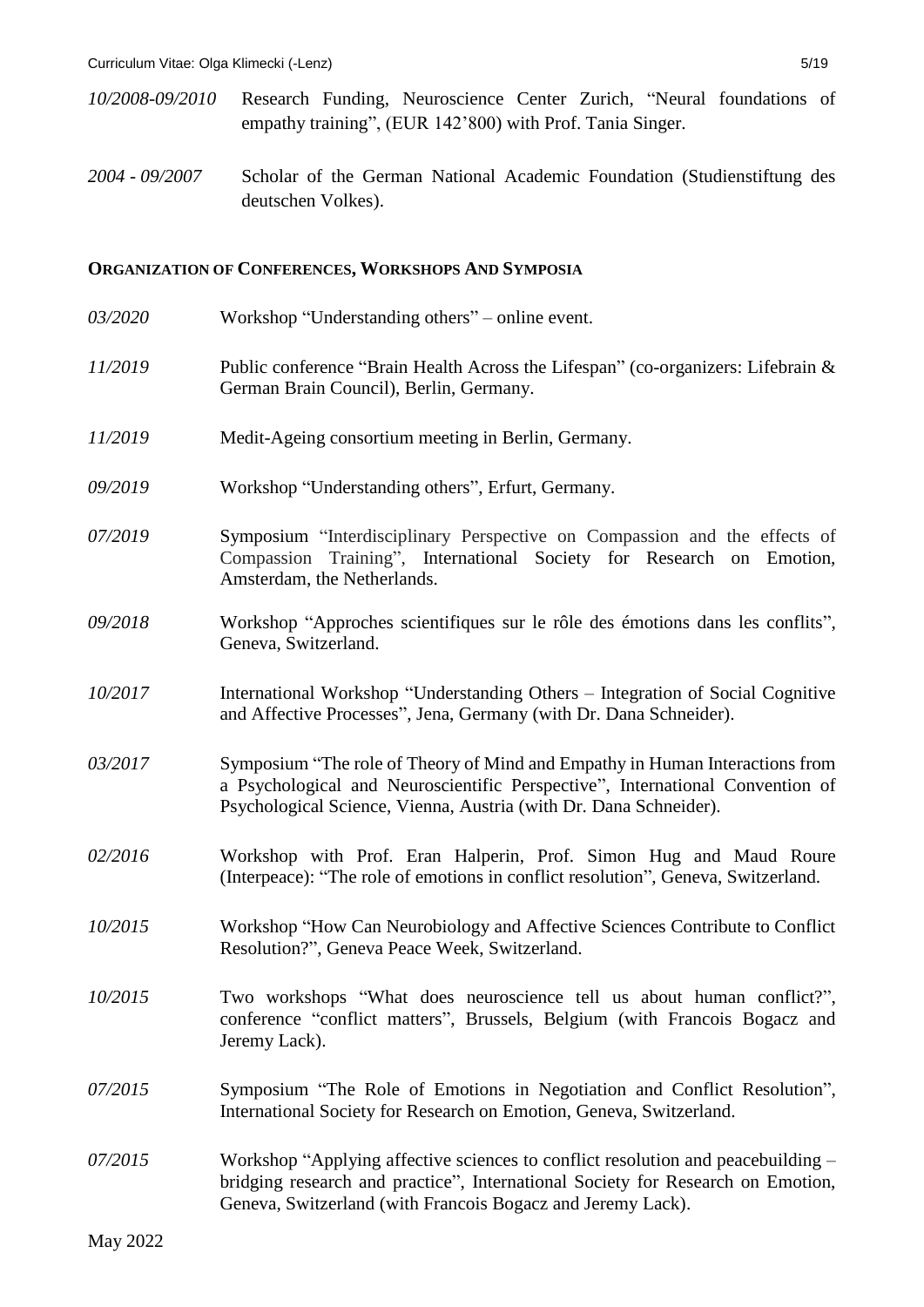- *04/2012* Symposium "Neural Substrates of Compassion" at the International Symposia for Contemplative Studies, in Denver, USA.
- *01/2006-3/2006* Assisted for conference "Tagung experimentell arbeitender Psychologen" (Conference on Experimental Psychology), in Mainz, Germany.

### **TEACHING**

| 2022        | Summer School "Mindfulness for mediators", Achtsamkeitsakademie, Tirol,<br>Austria.                                                                                   |
|-------------|-----------------------------------------------------------------------------------------------------------------------------------------------------------------------|
| 2022        | Course "Trauma-sensitive teaching and training", Pädagogische Hochschule Zug,<br>Switzerland.                                                                         |
| 2022        | Course "Impact of humanitarian value training on intergroup helping",<br>Pädagogische Hochschule Zug, Switzerland.                                                    |
| 2022        | Course "Emotional Intelligence", Pädagogische Hochschule Zug, Switzerland.                                                                                            |
| 2022        | <b>Block</b><br>"Gelingende<br>soziale<br>lecture<br>Interaktionen",<br>Akademie<br>für<br>Neurowissenschaftliche Bildung, Köln, Deutschland.                         |
| 2021 & 2022 | Course "Plasticity of the social brain and meditation", Université de Lyon, France.                                                                                   |
| 2020 - 2022 | Courses "Impact of meditation on the brain development", High School for<br>Management, Geneva, Switzerland.                                                          |
| spring 2021 | Summer School Mindfulness - from Neurobiology to Psychotherapy,<br>Universität Würzburg, Germany.                                                                     |
| spring 2021 | Seminar "Achtsamkeitsmeditation" (Mindfulness Meditation), master in clinical<br>psychology and psychotherapy, Technische Universität Dresden, Germany.               |
| 2020 & 2021 | Guest Lecture "Healthy Ageing", bachelor in psychology, University of Jena,<br>Germany.                                                                               |
| autumn 2020 | Co-organization of the colloquium "Aktuelle"<br>klinisch-psychologische<br>Forschungsfragen", Technische Universität Dresden, Germany (with Prof.<br>Philipp Kanske). |
| autumn 2019 | Seminar and tutorium "Emotions and Conflict Resolution", master in political<br>sciences and social sciences, University of Geneva, Switzerland.                      |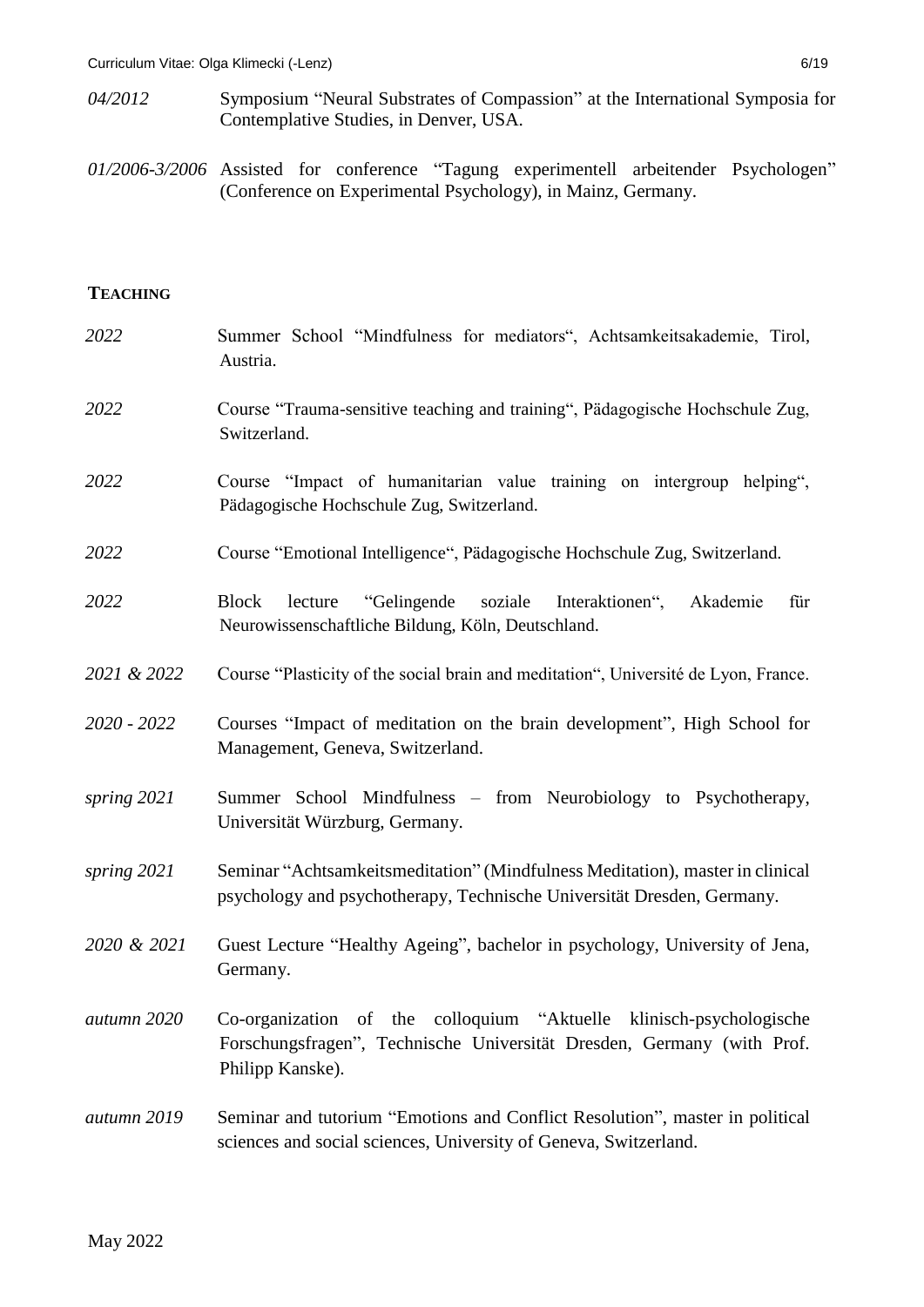- *autumn 2019* Lecture series and tutorium "Emotions, Individual behavior and Collective Actions", bachelor in social sciences and psychology, University of Geneva, Switzerland.
- *03/2017* Single Lecture "Involvement of the social brain in cooperation and competition", biology and psychology, University of Geneva, Switzerland.
- *04/2016* Course "Empathie et Compassion" , Haute école de travail social et de la santé, Lausanne, Switzerland.
- *2016 & 2017* Seminar "Emotions et conflits", master in psychology, University of Geneva, Switzerland.
- *2016 - 2018* Course "Neuroscience and Conflict Resolution", Geneva Centre for Security Policy, Switzerland.
- *2014; 2 x 2016* Course "Compassion and Neuroscience", Diplôme Universitaire de Médecine Méditation et Neurosciences, University of Strasbourg, France.
- *10/2015* Single Lecture "Influence of emotions on cognition and decision-making", master in Psychology, University of Geneva, Switzerland.
- *autumn 2015* Block Lectures "Empathie Training" (Empathy Training), Institut für Psychologie-Transfer, Zurich, Switzerland.
- *2015- 2019* Block Lectures "Gehirn und Verhalten" (Brain and Behavior), Institut für Psychologie-Transfer, Zurich, Switzerland.
- *2014, 2016, 2017* Single Lecture "Compassion et Empathie", bachelor in Psychology, University of Geneva, Switzerland.
- *08/2014* Summer Research Institute of Mind and Life Europe "Training Compassion Effects on Subjective Experience, Prosocial Behavior and Brain Function", Fraueninsel, Chiemsee, Germany.
- *11/2013* Block Lectures "Training: Mitgefühl und Empathie aus neuropsychologischer Perspektive" (Training compassion and empathy from a neuropsychological perspective), Institut für Psychologie-Transfer, Zurich, Switzerland.
- *2008 & 2009* Seminar "Social Neuroscience", graduate students from all disciplines, University of Zurich, Switzerland (with Romana Snozzi).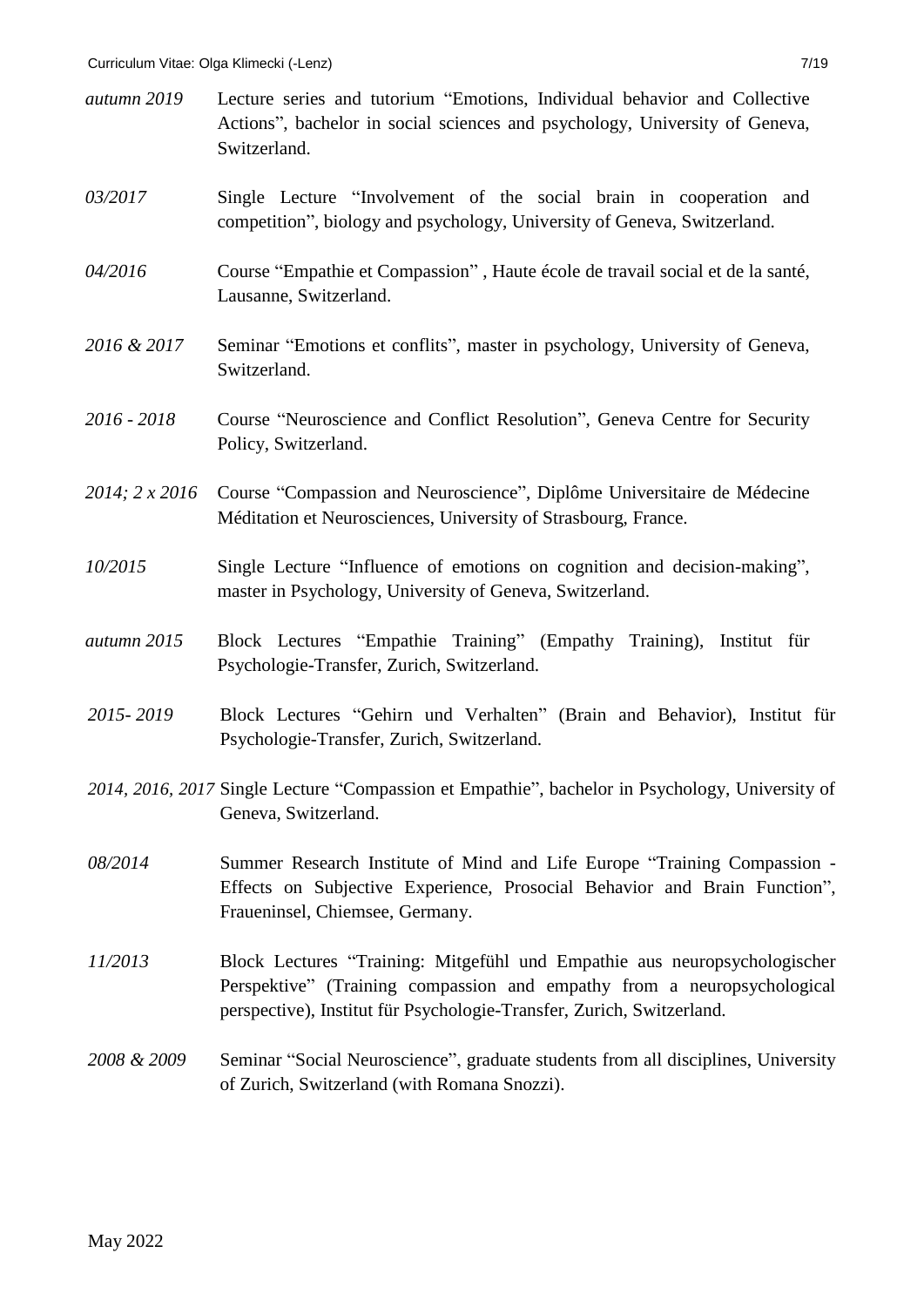### **SUPERVISIONS**

#### **Post-doctoral researchers** (University of Geneva, Switzerland)

- *Since 2022* Dr. Patricia Cernadas Curotto (Psychology; with with Prof. Eran Halperin, Hebrew University of Jerusalem, Israel, and Prof. David Sander).
- *2019-2021* Dr. Yacila Deza-Araujo (Neuroscience; with Prof. Patrik Vuilleumier).

### **PhD students**

University of Geneva, Switzerland

- *2016-2022* Patricia Cernadas Curotto (Psychology): "Testing compassion as a new emotion regulation strategy for promoting conflict resolution" (with Prof. Eran Halperin, Hebrew University of Jerusalem, Israel, and Prof. David Sander).
- *2016-06/2022* Sebastian Baez Lugo (Neuroscience): "Physiological and Neuroscientific Basis of Emotion Regulation in Elderly" (with Prof. Patrik Vuilleumier).
- *Since 2020* Marco Schlosser (Psychology): "Meditation and Individual Differences" (with Prof. Natalie Marchant, University College London and Prof. Matthias Kliegel).

Technische Universität Dresden (Germany)

*Since 2021* Francois Bogacz (Psychology): "Improving conflict resolution in mediation" (with Prof. Philipp Kanske).

#### **Master Students**

Technische Universität Dresden (Germany)

- *2022* Flora Hähnel (Psychology, with Prof. Philipp Kanske).
- *2022* Nicole Fichtner (Psychology, with Prof. Philipp Kanske).
- *2021-2022* Ylenia D'Elia (Psychology).

### University College London (UK)

*2020* Freya Koutsoubelis (Psychology; with Dr. Natalie Marchant, UCL, UK).

### University of Jena (Germany)

*2019-2020* Natalie Pfaff (Psychology; with Prof. Stefan Schweinberger, University of Jena, Germany).

### University of Geneva (Switzerland)

- *2020-2022* Ynès Buoamoud (Psychology; with Prof. Didier Grandjean).
- *2017-2020* Christel Maradan (Neuroscience; with Prof. Patrik Vuilleumier and Sebastian Baez Lugo).
- *2017-2019* Benjamin Boaz Feldman (Psychology; with Prof. David Sander and Patricia Cernadas Curotto).
- *2017-2019* Clara Bordas (Medicine; with Prof. Patrik Vuilleumier and Sebastian Baez Lugo).
- *2017-2019* Silvia De Cataldo (Medicine; with Prof. Patrik Vuilleumier and Sebastian Baez Lugo).
- *2017-2019* Gladys Balthasar (Psychology; with Prof. David Sander and Patricia Cernadas Curotto).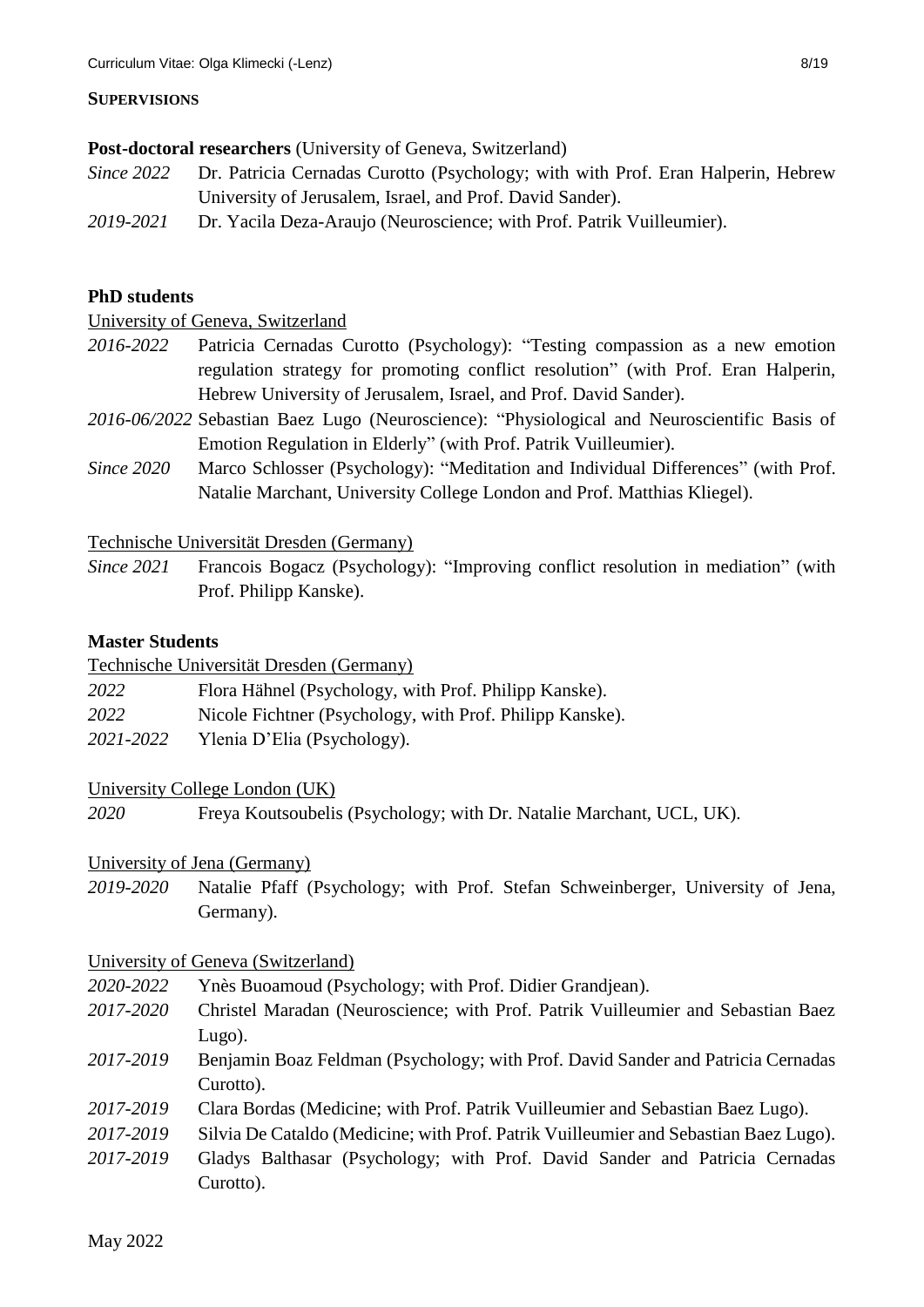| 2017-2019 | Caroline Miron-Lapointe (Psychology; with Prof. David Sander and Patricia Cernadas |
|-----------|------------------------------------------------------------------------------------|
|           | Curotto).                                                                          |
| 2017-2019 | Julia Sachs (Psychology; with Prof. David Sander and Sebastian Baez Lugo).         |
| 2016-2019 | Matthieu Vétois (Psychology; with Prof. David Sander).                             |
| 2016-2018 | Niloufar Pouyan (Neuroscience; with Prof. Christine Mohr, University of Lausanne). |
| 2016-2018 | Halima Rafi (Neuroscience; with Prof. David Sander).                               |
| 2015-2017 | Linda Amrar (Psychology; with Prof. David Sander).                                 |
| 2014-2016 | Milica Garic (Psychology; with Prof. David Sander).                                |
| 2014-2016 | Lucien Gyger (Neuroscience; with Prof. David Sander).                              |
| 2013-2015 | Alexandra Anastaze (Psychology; with Prof. David Sander).                          |

## University of Zurich (Switzerland)

*2010-2011* Etna Engeli (Psychology; with Prof. Tania Singer).

In addition supervision of more than 45 Bachelor students and Master students in internships.

## **Research Assistants**

University of Zurich (Switzerland) Sabine Wahler (2009).

University of Geneva (Switzerland)

Patricia Cernadas Curotto (2016-2017), Matthieu Vétois (2016-2017), Tiffany Martin (2018), Hélène Maurer (2018), Halima Rafi (2019), Cora Aguirre (2018-2020), Emna el May (2018-2020), Marco Schlosser (2020), Christel Maradan (2020).

Technische Universität Dresden (Germany) Julia Stietz (2021-2022).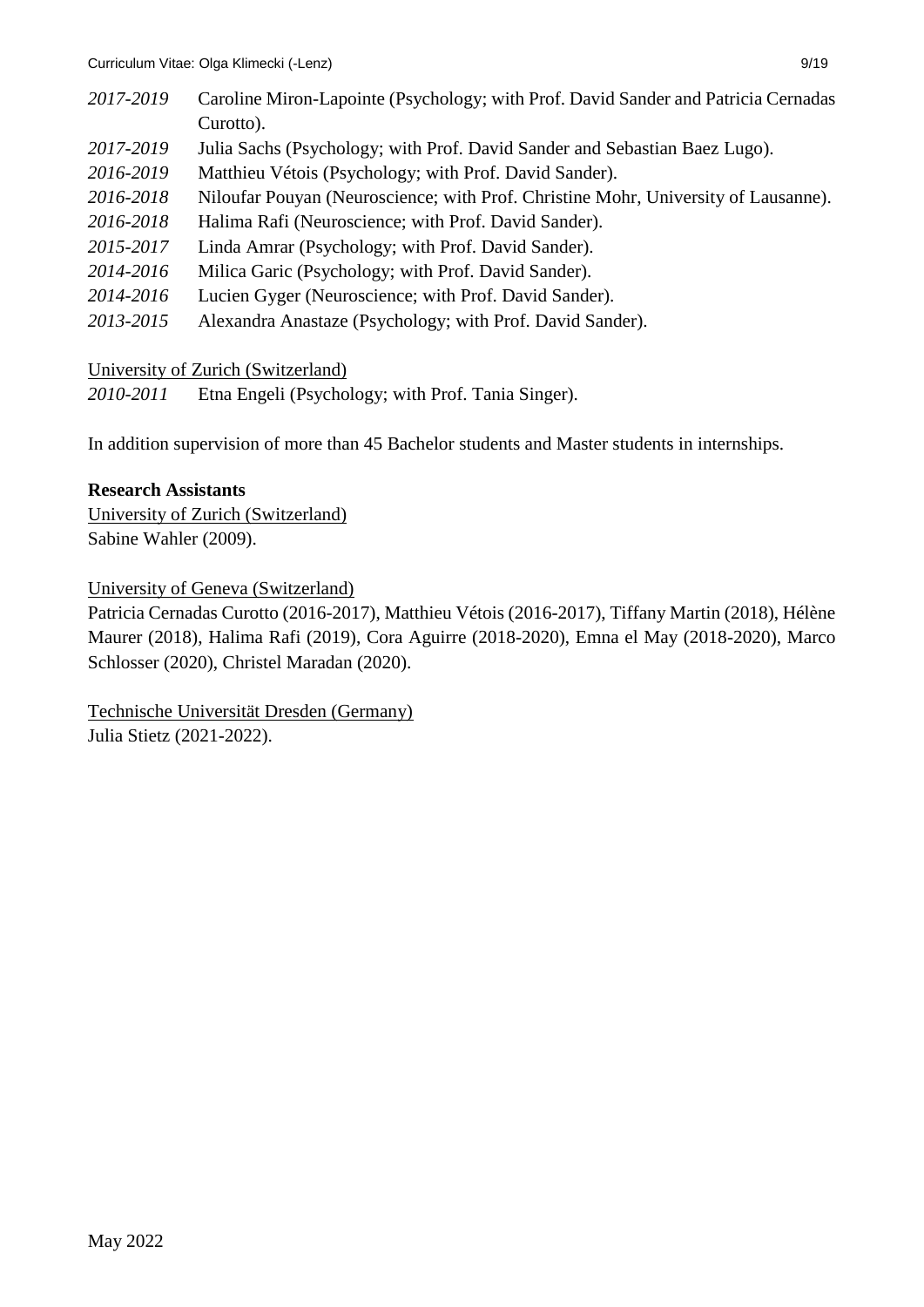### **PUBLICATIONS**



Citations and h-Index according to google scholar.

## **Peer Reviewed** (IF = Impact Factor; OA = Open Access) **2022**

- Demnitz-King, H., Gonneaud, J., **Klimecki, O.M.**, Chocat, A., Collette, F., Dautricourt, S., Jessen, F., Krolak-Salmon, P., Lutz, A., Morse, R., Molinuevo, J.L., Poisnel, G., Touron, E., Wirth, M., Walker, Z., Chételat, G., Marchant, N.L., & The Medit-Ageing Research Group (2022). The Association between Self-reflection and Cognition and Brain Health in Cognitively Unimpaired Older Adults. *Neurology*. [IF 9.91]
- Schwarz, C., Benson, G. S., Antonenko, D., Horn, N., Köbe, T., **Klimecki, O**., Sommer, W., Wirth, M., & Flöel, A. (2022). Negative affective burden is associated with higher resting-state functional connectivity in subjective cognitive decline. *Scientific Reports*, *12*(1), 6212. <https://doi.org/10.1038/s41598-022-10179-y> [IF 4.01]
- Schlosser, M., Barnhofer, T., Requier, F., Deza-Araujo, Y.I., Abdoun, O., Marchant, N.L., Chételat, G., Collette, F., **Klimecki, O.M.,** & Lutz, A (2022). Measuring psychological mechanisms in meditation practice: Using a phenomenologically grounded classification system to develop theory-based composite scores. *Mindfulness.* [IF 3.56]

- Cernadas Curotto, P., Sterpenich, V., Sander, D., Favez, N., Rimmele, U., & **Klimecki, O.** (2021). Quarreling after a sleepless night: preliminary evidence of the impact of sleep deprivation on interpersonal conflict. *Affective Science.* <https://doi.org/10.21203/rs.3.rs-360462/v1>
- Demnitz-King, H., Chocat, A., Collette, F., Dautricourt, S., Gonneaud., J, Jessen, F., **Klimecki, O.M.**, Krolak Salmon, P., Lutz, A., Molinuevo, J.L., Poisnel, G., Touron, E., Walker, Z., Chetelat, G., Marchant, N.L., the Alzheimer's Disease Neuromianging Initiative, & the Medit-Ageing Research group (2021). Self-reflection is associated with markers of Alzheimer's disease in cognitively unimpaired older adults. *Alzheimer's & Dementia, 17, S6.* [IF 21.57] <https://doi.org/10.1002/alz.053678>
- Deza-Araujo, Y., Baez, S., Vuilleumier, P., Cochat, A., Chételat, G., Poisnel, G., & **Klimecki, O.M.** (2021). Whole blood serotonin levels are related to lower activity in Socio-Affective Brain Regions in Healthy Elderly. *Biological Psychology, 160*, 108051*.* [IF 2.63; OA]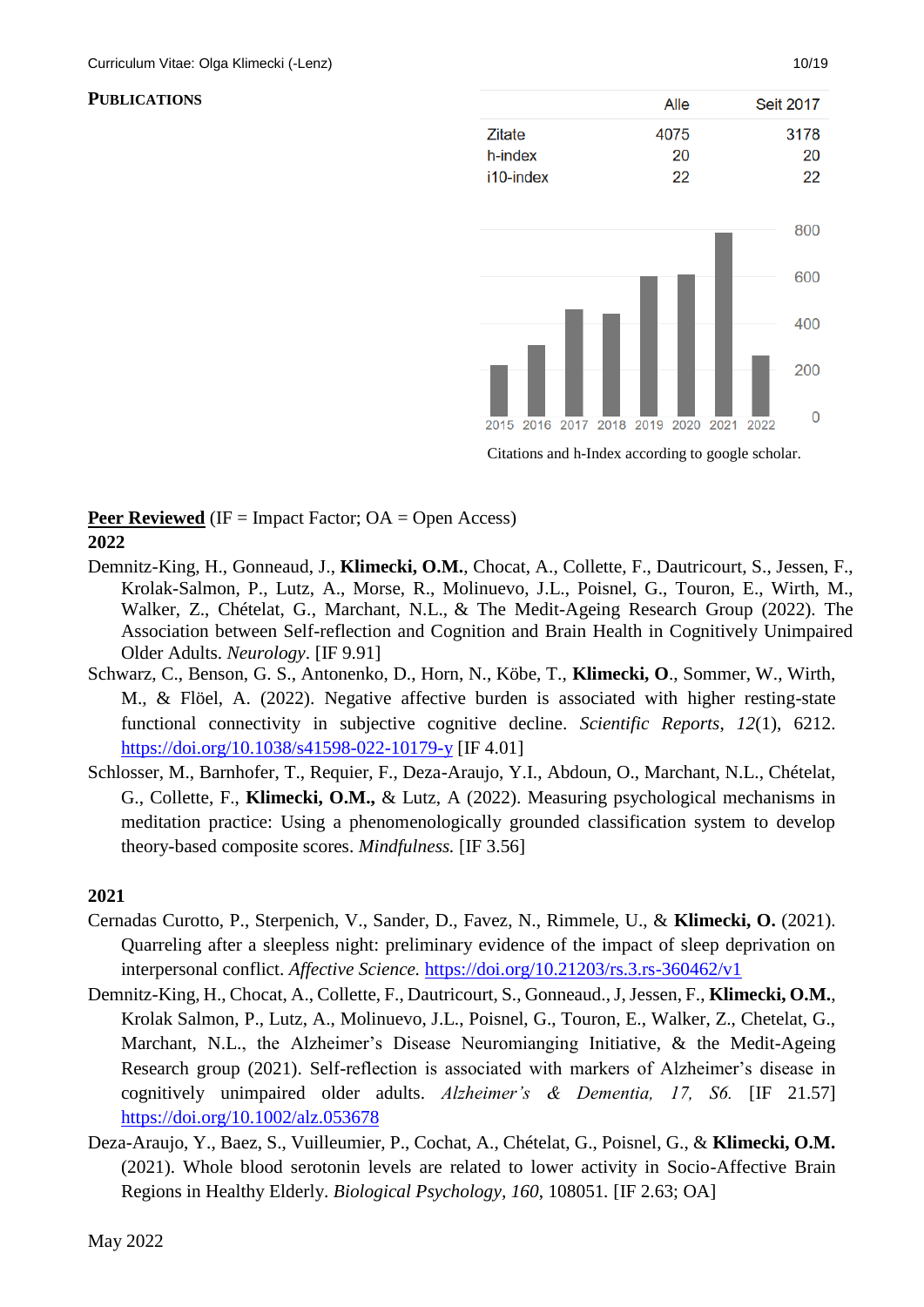- Lutz, A., Chételat, G., Collette, F., **Klimecki, O.**, Marchant, N., & Gonneaud, J. (2021) The protective effect of mindfulness and compassion meditation practices on ageing: hypothesis, mechanistic model, and experimental implementation. *Ageing Research Reviews*. [IF 10.90; OA]
- Marchant, N., Barnhofer, T., Wirth, M., Coueron, R., Lutz, A, …, Chételat, G., Jessen, F. & **Klimecki O.M.** (2021). The SCD-Well Randomized Controlled Trial: Effects of a Mindfulness-Based Intervention Versus Health Education On Mental Health in Patients with Subjective Cognitive Decline. *Psychotherapy and Psychosomatics*. [IF 13.44; OA]
- Ourry, V., Marchant, N.M., Schild, A.-K., Coll-Padros, N., **Klimecki, O.M.**, Krolak-Salmon, P., Goldet, K., Reyrolle, L., Bachelet, R., Sannemann, L., Meiberth, D., Demnitz-King, H., Whitfield, T., Botton, M., Lebahar, J., Gonneaud, J., de Flores, R., Molinuevo, J.L., Jessen, F., Vivien, D., De La Sayette, V., Valenzuela, M.J., Rauchs, G., Wirth, M., Chetelat, G., Arenaza-Urquijo, E.M. (2021). Harmonization and between-country differences of the Lifetime of Experiences Questionnaire in older adults. *Frontiers in Aging Neuroscience.* <https://doi.org/10.3389/fnagi.2021.740005> [IF 5.75; OA]
- Schlosser, M., Pfaff, N, Schweinberger, S.R. Marchant, N., & **Klimecki, O.** (2021). The psychometric properties of the Compassionate Love Scale and the validation of the English and German 7-item Compassion for Others Scale (COS-7). *Current Psychology.* [IF 2.05; OA]
- Touron, E., Moulinet, I., Kuhn, E., Sherif, S., Ourry, V., Landeau, B., Mézenge, F., Vivien, D., **Klimecki, O.M.**, Poisnel, G., Marchant, N.L., Chetelat, G., & the Medit-Ageing Research Group (2021). Depressive symptoms in cognitively unimpaired older adults are associated with decreased structural and functional integrity in the limbic network. *Alzheimer's & Dementia, 17, S6.* [IF 21.57]
- Whitfield, T., Demnitz-King., H., Schlosser, M., Barnhofer, T., Collette,F., Dautricourt, S., Delarue, M., Frison, E., Gonneaud, J., **Klimecki, O.M.,** Lutz, A., Paly, L., Poisnel, G., Salmon, E., Schild, A.-K., Walker, Z., Wirth, M., Chetelat, G., Jessen, F., Marchant, N.L., & the Medit-Ageing Research Group (2021). The effect of a mindfulness-based versus health self-management intervention on cognitive performance in older adults with subjective cognitive decline (SCD): The SCD-WELL randomized controlled trial. *Alzheimer's & Dementia, 17, S6.* [IF 21.57]
- Whitfield, T., Barnhofer, T., Acabchuk, R., …,**Klimecki, O**., …Lazar, S., Vago, D., & Marchant, N. (2021). The effect of mindfulness-based programs on cognitive function in adults: a systematic review and meta-analysis. *Neuropsychology Review.* [IF 4.89]

- Bogacz, F., Pun, T., & **Klimecki, O. M.** (2020). Mediators have a beneficial impact on conflict resolution in romantic couples. *Humanities & Social Sciences Communications, 7*: 131. [OA]
- **Klimecki, O.**, Vétois, M., & Sander, D. (2020). The impact of empathy and perspective-taking instructions on proponents and opponents of immigration. *Humanities & Social Sciences Communications, 7*: 91. [OA]
- Rafi, H., Bogacz, F., Sander, D., & **Klimecki, O.M.** (2020). Impact of Couple Conflict and Mediation on How Romantic Partners Are Seen: an fMRI study. *Cortex, 130,* 302-317. [IF 4.28]
- André, C., ..., ..., **Klimecki, O.** ..., Chételat, G., & Rauchs, G. (2020). Association of sleepdisordered breathing with gray matter volume, perfusion, glucose metabolism and β-amyloid deposition in older adults. *JAMA Neurology.* [IF 12.32; OA]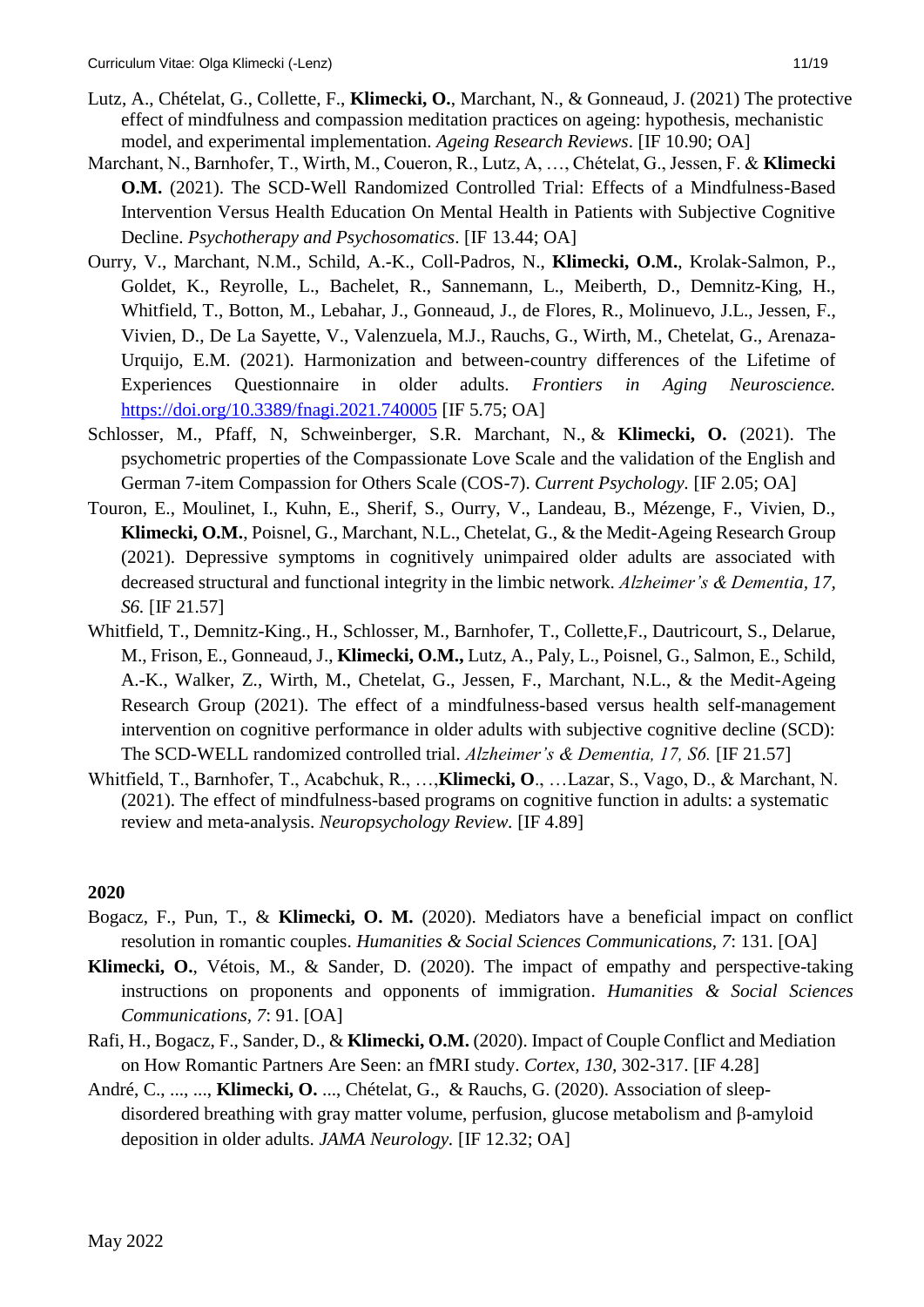- **Klimecki, O.M.**, & Schweinberger, S.R. (2020). Soziale Neurobiologie. In U.T. Egle, C. Heim, B. Strauß and R. v. Känel (Eds). *Psychosomatische Medizin 3.0 – Neurobiologisch fundiert – Evidenzbasiert.* W. Kohlhammer.
- Demnitz‐King, H., Whitfield, T., Schlosser, M., Barnhofer, T., Collette, F., **Klimecki, O.**, Lutz, A., Schild, A.-K., Wirth, M., Chetelat, G., Marchant, N.L. & the Medit-Ageing Group (2020), Reflective pondering is associated with a global cognitive marker of Alzheimer's disease risk. *Alzheimer's & Dement*ia, 16: e042084.<https://doi.org/10.1002/alz.042084> [IF 17.13; OA]
- Meiberth, D.U., Schild, A.‐K., Sannemann, L., Müller, T., Demnitz‐King, H., Whitfield, T., Schlosser, M., Krolak Salmon, P., Molinuevo, J.L., **Klimecki, O.**, Wirth, M., Chetelat, G., Marchant, N.L., Jessen, F. & the Medit-Ageing group (2020). Gender differences in the perception of subjective vs. objective cognitive decline: Baseline data from the SCD‐Well Trial. *Alzheimer's & Dement*ia, 16: e040428. [IF 17.13; OA]
- Whitfield, T., Barnhofer, T., Acabchuk, R., Cohen, A., Lee, M., Lutz, A., Wirth, M., Coll‐Padros, N., [...] **Klimecki, O.**, Boettcher, A., Parsons, E., Chetelat, G., Lazar, S., Walker, Z., Moitra, E., Vago, D., Marchant, N.L., & the Medit-Ageing group (2020). The effect of mindfulness‐based programs on cognitive performance across the lifespan: A systematic review and meta‐analysis. *Alzheimer's & Dementia*, 16: e043562. [IF 17.13; OA]

- Schneider, D., **Klimecki, O.,** Burgmer, P., & Kessler, T. (2019). Social Cognition. In: Zeigler-Hill V., Shackelford T. (Eds). *Encyclopedia of Personality and Individual Differences*. Springer, Cham.
- **Klimecki, O**., Marchant, N.L., Lutz, A., Poisnel, G., Chételat, G., & Collette, F. (2019). The impact of meditation on healthy ageing – the current state of knowledge and a roadmap to future directions. *Current Opinion in Psychology*, 28, 223-228. [IF 3.43]
- Cernadas Curotto, P., Halperin, E., Sander, D., **& Klimecki, O.** (2019). Emotions in attacker-defender conflicts. *Brain and Behavioral Sciences.* [IF 15.07]
- **Klimecki, O.** (2019). The role of empathy and compassion in conflict resolution. *Emotion Review, 11*(4), 310–325. [IF 4.07]
- Marchant, N.L., Barnhofer, T., Wirth, M., Coueron, R., Lutz, A., Collette, F., Poisnel, G., Schild, A., Coll-Padros, N., Demnitz-King, H., Reyrolle, L., Whitfield, T., Frison, E., Asselineau, J., Walker, Z., Salmon, P.K., Molinuevo, J.L., Chetelat, G., Jessen, F., **Klimecki, O.** & the Medit-Ageing group (2019). The SCD-Well randomized controlled trial: effects of a mindfulness-based intervention versus health education on mental health and cognition in patients with subjective cognitive decline. *Alzheimer's & Dementia*, 15: P183-P183. [IF 17.13; OA]

- Chételat, G., Lutz, A., Arenaza-Urquijo, E., Collette, F., **Klimecki, O.,** & Marchant, N. (2018). Why could meditation practice help promote mental health and well-being in ageing? *Alzheimer's Research & Therapy, 10, 57.* [IF 6.15; OA]
- Lutz, A., **Klimecki, O.M.**, Collette, F., Poisnel, G., Arenaza-Urquijo, E., Marchant, N.L., De La Sayette, V., Rauchs, G., Salmon, E.G., Vuilleumier, P., Frison, E., Vivien, D., Chételat, G. & the Medit-Ageing Research Group (2018). The Age-Well observational study on expert meditators in the Medit-Ageing European project. *Alzheimer's & Dementia: Translational Research & Clinical Interventions*, 4, 756-764. [IF 4.33; OA]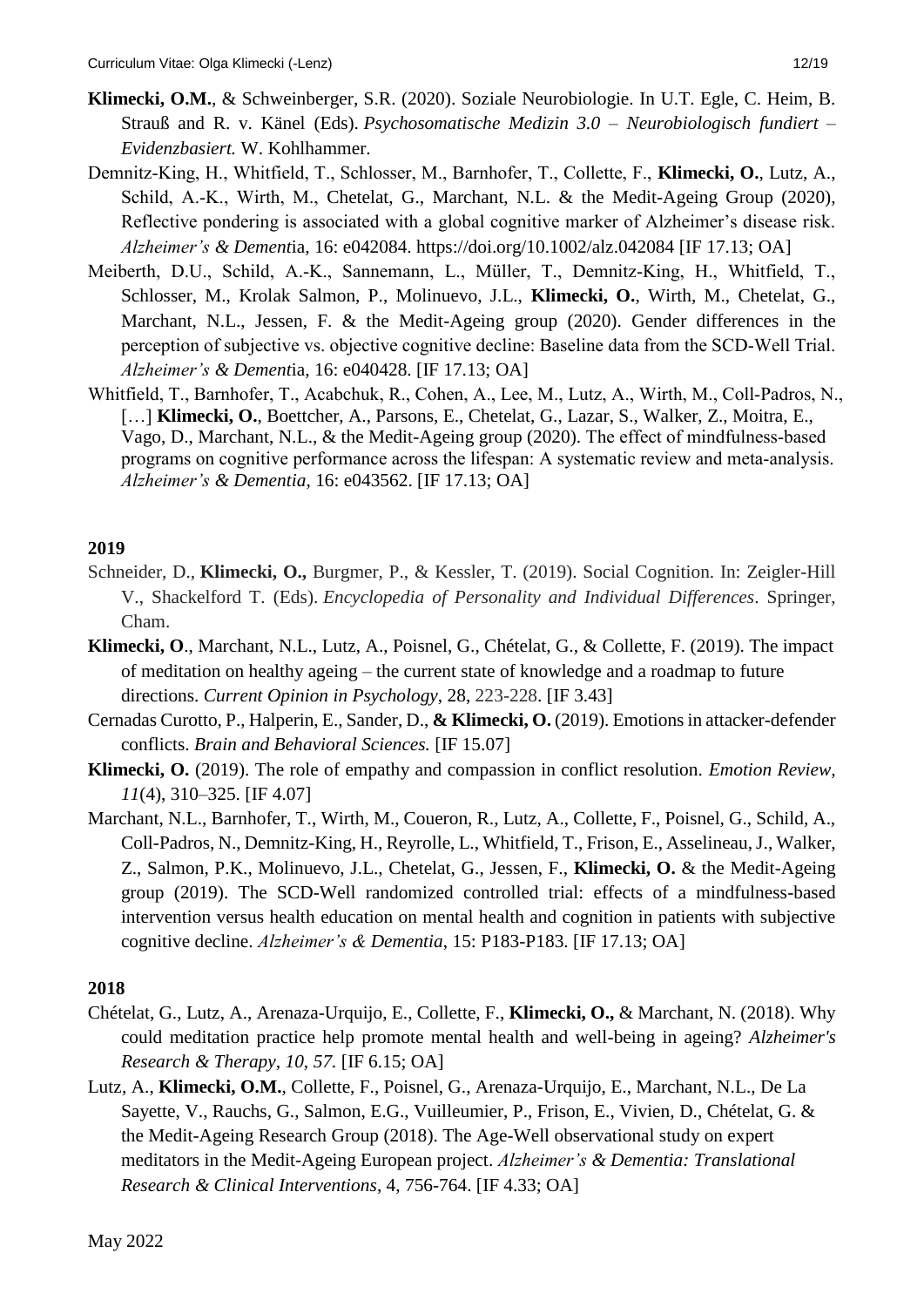- Marchant, N.L., Barnhofer, T.\*, **Klimecki, O.**\*, et al. (2018). The SCD-Well randomized controlled trial: Effects of a mindfulness-based intervention versus health education on mental health in patients with subjective cognitive decline (SCD). *Alzheimer's & Dementia: Translational Research & Clinical Interventions,* 4, 737-745. \*Co-second authorship [IF 4.33; OA] ClinicalTrials.gov Identifier: NCT03005652
- Mayer, S., Jusyte, A., **Klimecki-Lenz, O.,** & Schönenberg, M. (2018). Empathy and altruistic behavior in antisocial violent offenders with psychopathic traits. *Psychiatry Research, 269*, 625- 632. [IF 2.53]
- **Klimecki, O.M.,** Sander, D., & Vuilleumier, P. (2018). Distinct brain areas involved in anger versus punishment during social interactions. *Scientific Reports, 8,* 10556*.* [IF 5.58; OA]
- Poisnel, G., Arenaza-Urquijo\*, E., Collette\*, F., **Klimecki**\***, O.M.**, Marchant\*, N.L., et al. (2018). Study protocol for the Age-Well clinical trial of the Medit-Ageing European project. *Alzheimer's & Dementia: Translational Research & Clinical Interventions,* 4,714-723. \*Cosecond authorship [IF 4.33; OA] ClinicalTrials.gov Identifier: NCT02977819

- **Klimecki, O.M.**, & Singer, T. (2017). The Compassionate Brain. In J.R. Doty, M. Worline, E. Simon-Thomas, D. Cameron and S. Brown (Eds.) *Oxford Handbook on Compassion Science*. Oxford University Press.
- Bogacz, F., & **Klimecki, O.M.** (2017). How do emotions impact conflicts? A neuroscientific perspective. In B. Lewandowska-Tomaszczyk, P. Wilson and S. Croucher (Eds.). *Approaches to Conflict: Theoretical, Interpersonal, and Discursive Dynamics*. Lexington Books.
- **Klimecki, O.,** & Sander, D. (2017). Anger and its relation to Aggression. In D. Sander (Ed). *Emotions*. Zurich, BENTELI publishing.
- **Klimecki, O.,** & Vuilleumier, P. (2017). Anger. In D. Sander (Ed). *Emotions*. Zurich: BENTELI publishing.

## **2016**

- **Klimecki, O.M.,** Mayer, S.V., Jusyte, A., Scheeff, J., & Schönenberg, M. (2016). Empathy promotes altruistic behavior in economic interactions. *Scientific Reports*, 6, 31961. [IF 5.58; OA]
- **Klimecki, O.M.,** Vuilleumier, P., & Sander, D. (2016). The impact of emotions and empathy-related traits on punishment behavior: Introduction and Validation of the Inequality Game. *PLoS One,*  11(3): e0151028. [IF 3.23; OA]

## **2015**

- **Klimecki, O.M.** (2015). The Plasticity of Social Emotions. *Social Neuroscience*. 10, 466-473. doi: 10.1080/17470919.2015.1087427 [IF 3.65]
- **Klimecki, O.**, & Singer, T. (2015). Compassion. In: A.W. Toga (Ed.) *Brain Mapping: An Encyclopedic* Reference, vol. 3, pp. 195-199. San Diego: Academic Press Elsevier.
- **Klimecki, O.** (2015). Plastizität im sozialen Gehirn wie wir unsere Emotionen trainieren können. (Plasticity in the social brain - how we can train our emotions.) In: H. Fink and R. Rosenzweig (Eds.) *Das soziale Gehirn - Neurowissenschaft und menschliche Bindung.* Münster: Mentis.

## **2014**

Singer, T., & **Klimecki, O.M.** (2014). Empathy and Compassion. *Current Biology*, 24, R875-R878. [IF 10.83; OA]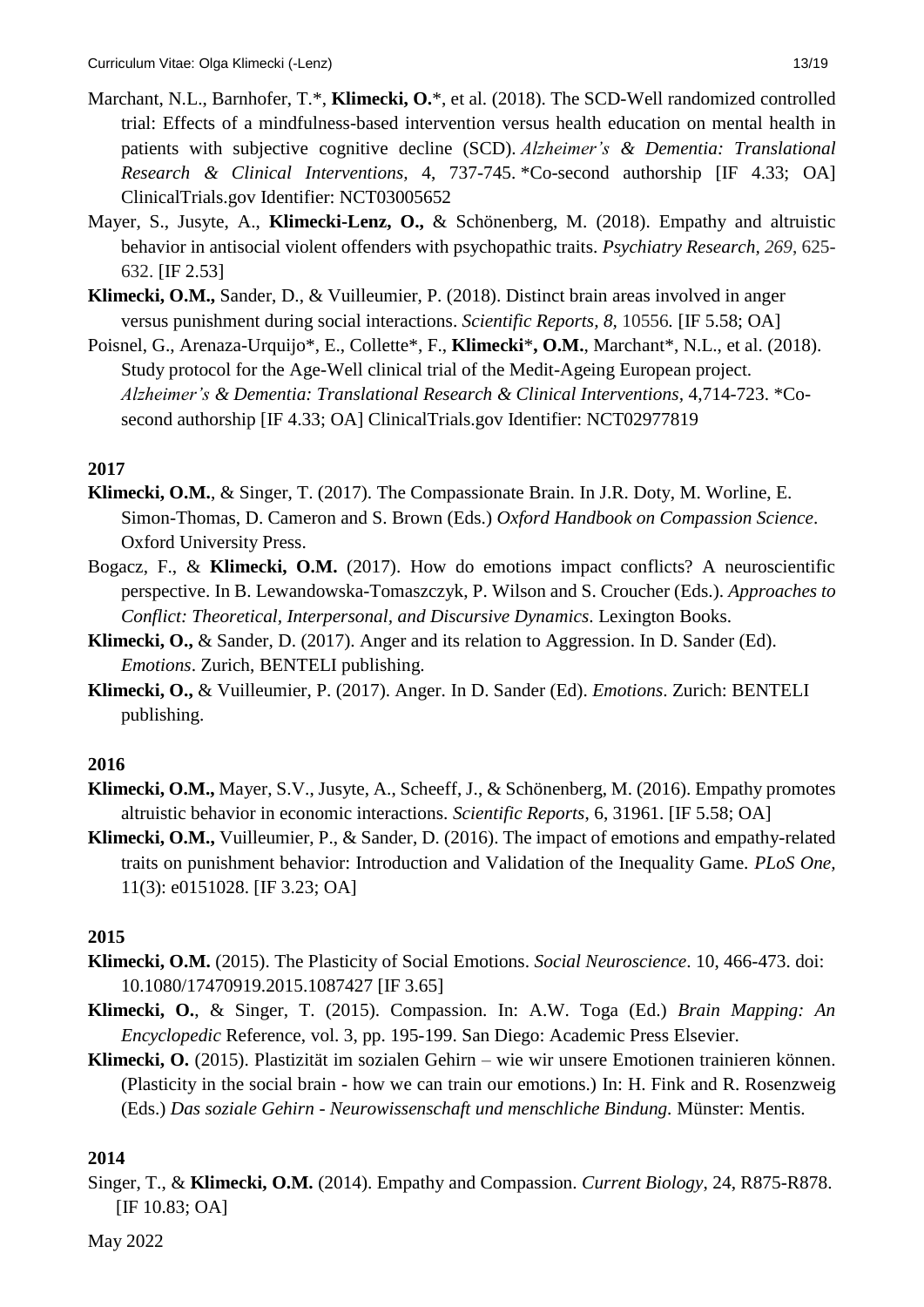- Bernhardt, B.\*, **Klimecki, O.\***, Leiberg, S., & Singer T. (2014). Structural Covariance Networks of the Dorsal Anterior Insula Predict Females' Individual Differences in Empathic Responding. *Cerebral Cortex,* 24, 2189-98*.* [IF 8.67; OA] \*shared first authorship
- **Klimecki, O.** (2014). Emotionales Verstehen. Die Rolle von Empathie und Mitgefühl. (Emotional Understanding. The role of empathy and compassion) In: S. Schulte (Ed.) *ach so verstehen wir. Interdisziplinäre Gespräche übers Verstehen*. Münster: Waxmann Verlag.

- **Klimecki,O.**, Leiberg, S., Lamm, C., & Singer, T. (2013). Functional neural plasticity and associated changes in positive affect after compassion training. *Cerebral Cortex, 23*, 1552–1561. [IF 8.67; OA]
- **Klimecki, O.**, & Singer, T. (2013). Empathy from the perspective of social neuroscience. In: J. Armony, P. Vuilleumier (Eds.), *Handbook of Human Affective Neuroscience,* pp. 533-551*.* New York: Cambridge University Press.
- **Klimecki, O.**, Ricard, M., & Singer, T., (2013). Empathy versus Compassion Lessons from  $1<sup>st</sup>$  and 3 rd Person Methods. In: T. Singer, M. Bolz (Eds.) *Compassion: From Theory, to Training, to Neuroscience. A Multimedia Book.*

# **2012**

- Gamer, M., **Klimecki, O.**, Bauermann, T., Stoeter, P., & Vossel G. (2012). fMRI-activation patterns in the detection of concealed information rely on memory-related effects. *Social, Cognitive and Affective Neuroscience.* 7, 506-515. [IF 7.37; OA]
- **Klimecki, O.**, & Singer, T. (2012). Empathic distress fatigue rather than compassion fatigue? Integrating findings from empathy research in psychology and social neuroscience. In B. Oakley, A. Knafo, G. Madhavan, D. S. Wilson (Eds.), *Pathological altruism* (pp. 368-383). New York: Oxford University Press.

# **2011**

Leiberg, S., **Klimecki, O.**, & Singer, T. (2011). Short-term compassion training increases prosocial behavior in a newly developed prosocial game. *PLoS One, 6, e17798.* [IF 3.23; OA]

# **Group Authorships (I am part of the Medit-Ageing Research Group)**

- Dautricourt, S., Gonneaud, J., Landeau, B., Calhoun, V.D., de Florès, R., Poisnel, G., […], Marchant, N.L., Vivien, D., de la Sayette, V., Lutz, A., Chételat, G., & **Medit-Ageing Research Group** (2022). Dynamic functional connectivity patterns associated with Alzheimer's disease risk and protective factors. *Alzheimer's Research and Therapy* . [IF 6.1]
- Felisatti, F., Gonneaud, J., Palix, C., Garnier-Crussard, A., Mézenge, F., Brigitte, L., Chocat, A., Quillard, A., Ferrand-Devouge, E., de La Sayette, V., Vivien, D., Chételat, G., Poisnel, G., & **Medit-Ageing Research Group** (2022). Role of Cardiovascular Risk Factors on the Association Between Physical Activity and Brain Integrity Markers in Older Adults. *Neurology*, 10.1212. [IF 9.91]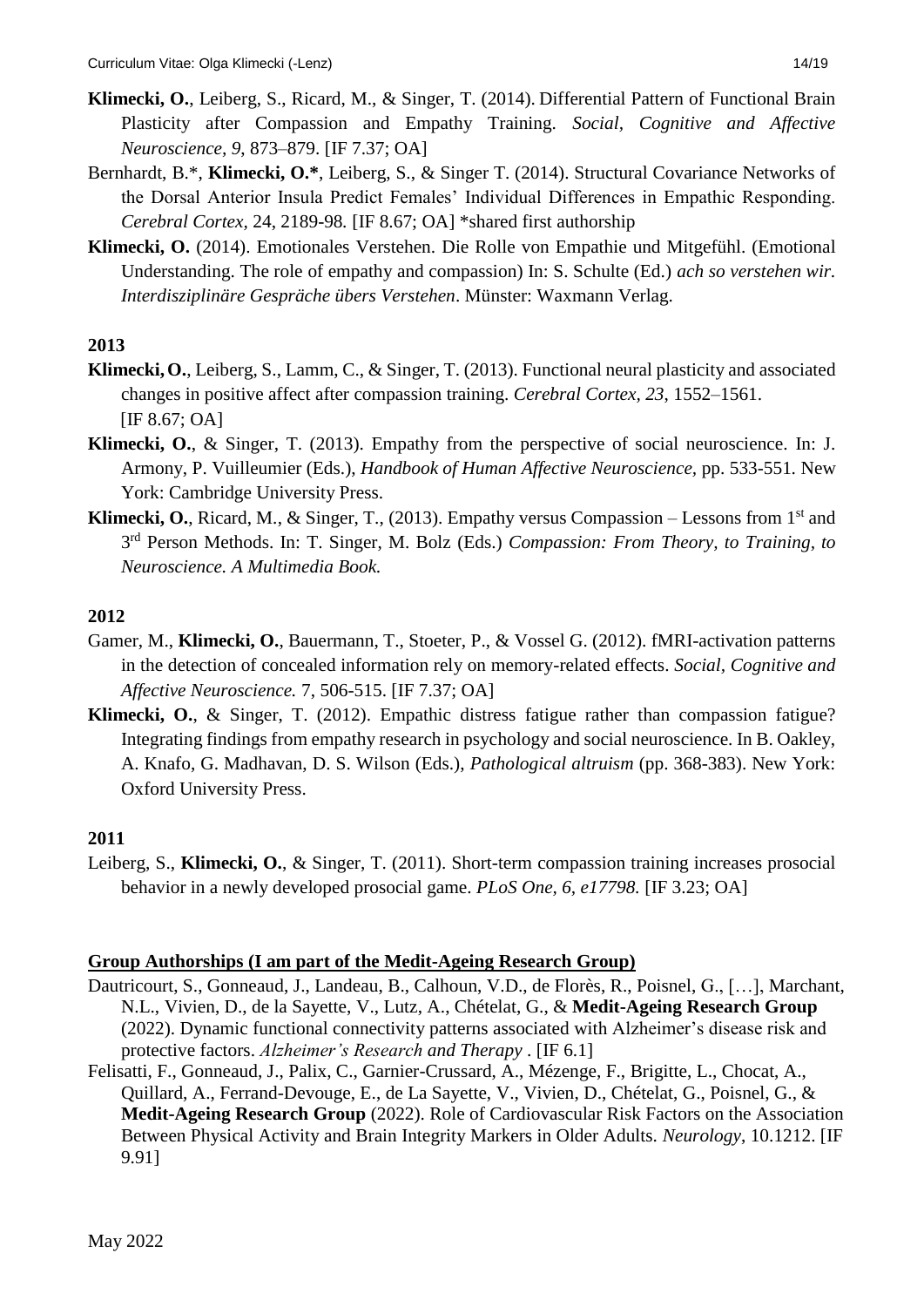- Gonneaud, J., Moreau, I., Felisatti, F., […] & **Medit-Ageing Research Group** (2022). Men and women show partly distinct effects of physical activity on brain integrity. *Alzheimer's Dement*; 14:e12302.
- Ourry, V., Gonneaud, J., […] & the **Medit-Ageing Research Group** (2021). Association of quality of life with structural, functional and molecular brain imaging in community-dwelling older adults. *Neuroimage, 231*, 117819. [IF 5.90; OA]

# **Preprints**

- Baez-Lugo, S., Deza-Araujo, Y., Maradan, C., Collette, F., Marchant, N.L., Chételat, G., Vuilleumier, P., & **Klimecki, O**. and the Medit-Ageing group. Exposure to negative socioemotional events induces sustained alteration of resting-state brain networks in older adults. *Revised and resubmitted, Nature Ageing.* Online preprint: <https://www.researchsquare.com/article/rs-91196/v2>
- Deza-Araujo, Y., Aguirre, C., Gyger, L., Sander, D., Rimmele, U., & **Klimecki, O.M.** Increased cortisol after the socially evaluated cold-pressor task predicts later punishment in healthy males. Online preprint:<https://psyarxiv.com/4d6g3/>

# **Submitted papers**

- Cernadas Curotto, P., Sander, D., d'Argembeau, A., & **Klimecki, O.** Back to the future: a way to increase prosocial behaviors. *Minor revision, PloS One.*
- Chételat, G, Lutz, A, **Klimecki, O**, Frison, E., Asselineau, J, Schlosser, M, Arenaza-Urquijo, EM, Mézenge, F, Kuhn, E, Moulinet, I, Touron, E, Dautricourt, S, André, C, Palix, C, Ourry, V, Felisatti, F, Gonneaud, J, Landeau, B, Rauchs, G, Chocat, A, Quillard, A, Ferrand Devouge, E, Vuilleumier, P, de La Sayette, V, Vivien, D, Collette, F, Poisnel, G, Marchant, NL, and the Medit-Ageing Research Group. Effects of an 18-month meditation training on regional brain volume and perfusion in older adults: The Age-Well randomized, single-blind, controlled trial of the Medit-Ageing European project. *Revised and resubmitted, JAMA Neurology.*
- Engert, V., **Klimecki, O.**, & Kanske, P., Spreading Positive Change: Societal Benefits of Meditation. *Revised and resubmitted, Psychological Review.*
- Gorska, G., Berkovich-Ohana, A., **Klimecki, O.**, Trautwein, F.-M. Situational Assessment of Empathy and Compassion: Predicting prosociality using a video-based task. *Under consideration, Scientific Reports.*
- Lehmann, K., Böckler, **Klimecki, O.,** Müller-Liebmann, C., & Kanske, P. Feeling with or thinking as: How empathy and mentalizing shape prosociality. *Under consideration, Scientific Reports*.
- Requier, F., Hendy, A.S., Schlosser, M., Demnitz-King, H., Whitfield, T., Chetelat, G., **Klimecki, O.**, Lutz, A., Marchant, N.L., Collette, F., & the Medit-Ageing Research Group. Association between meditative capacities and cognitive functions in healthy older adults naïve to meditation practice. *Under consideration, Mindfulness.*
- Schlosser, M, Demnitz-King, H, Barnhofer, T, Collette, F, Gonneaud, J, Chételat, G, Jessen, F, Kliegel, M, **Klimecki, OM**, Lutz, A, Marchant, NL & The Medit-Ageing Research Group. Minimal effects of a mindfulness-based intervention and a health self-management programme on psychological well-being in older adults with subjective cognitive decline: Secondary data analyses from the SCD-Well randomised clinical trial. *Under consideration, Aging & Mental Health.*
- Touron, E., Moulinet, I., Kuhn, E., Sherif, S., Ourry, V., Landeau, B., Mézenge, F., Vivien, D., **Klimecki, O.M.**, Poisnel, G., Marchant, N.L., Chételat, G., for the Alzheimer's Disease Neuroimaging Initiative, and the Medit-Ageing Research Group. Depressive symptoms in cognitively unimpaired older adults are associated with decreased structural and functional integrity in the limbic network. *In revision, Molecular Psychiatry.*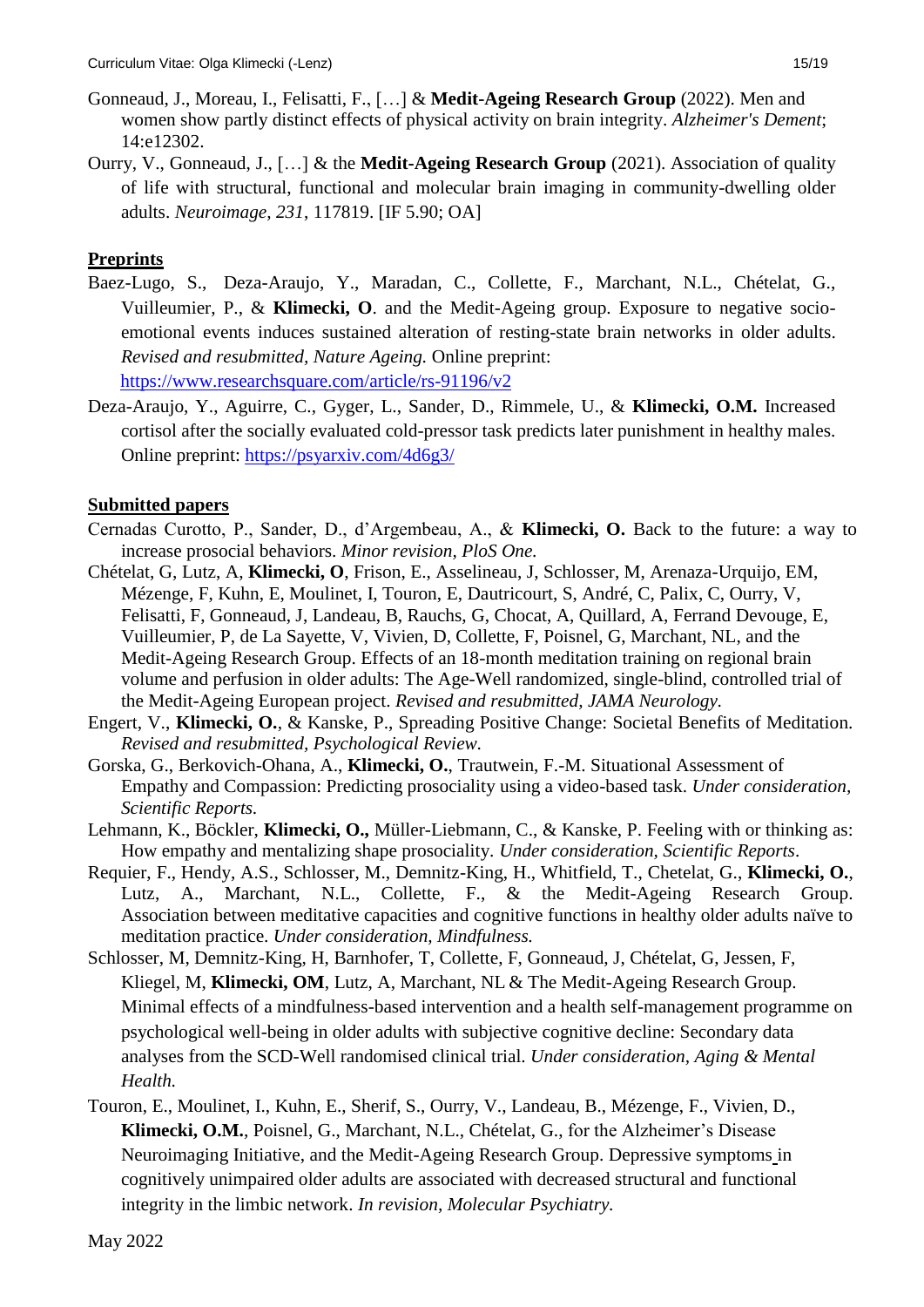Whitfield, T., Demnitz-King, H., Schlosser, M, Barnhofer, T., Frison, E., Coll-Padros, N., Dautricourt, S., Requier, F., Delarue, M., Gonneaud, J., **Klimecki, O.**, Lutz, A., Paly, L., Salmon, E., Schild, A.-K., Walker, Z., Jessen, F. Chételat, G., Collette, F., Wirth, M., Marchant, N., Effects of a mindfulness-based versus a health self-management intervention on objective cognitive performance in older-adults with subjective cognitive decline (SCD): A secondary analysis of the SCD-Well randomized controlled trial. *Revised and resubmitted, Alzheimer's Research & Therapy.* 

# **Other Publications**

## **Trial Registrations**

Requier, F., Demnitz-King, H., Whitfield, T., **Klimecki, O**., Marchant, N., & Collette, F. (2020). The effect of meditation-based interventions on patients with fatigue symptoms: a systematic review and meta-analysis. PROSPERO International prospective register of systematic reviews. [https://www.crd.york.ac.uk/PROSPERO/display\\_record.php?RecordID=187836](https://www.crd.york.ac.uk/PROSPERO/display_record.php?RecordID=187836)

# **Articles in Magazines**

**Klimecki, O.** (2016). Mehr Mitgefühl. (More Compassion) *Gehirn und Geist*. 2/2016, 52-57.

# **Doctoral Dissertation**

**Klimecki, O.M.** (2013). *Training the Compassionate and the Empathic Brain.* University of Zurich, Zurich, Switzerland.

## **EDITORIAL SERVICES**

**Editor** for Scientific Reports.

**Ad hoc reviewer** for **journals** such as: Acta Psychologica; British Journal of Psychology; Cognitive, Affective, & Behavioral Neuroscience; Emotion; NeuroImage; Neuron; Neuroscience & Biobehavioral Reviews; Scientific Reports; Social, Cognitive and Affective Neuroscience (SCAN); Social Neuroscience; PLoS One.

**Ad hoc reviewer** for **funding agencies**: United States-Israel Binational Science Foundation, Varela Grant (Mind and Life Institute, USA), Fonds zur Förderung der wissenschaftlichen Forschung (FWF, Austria), Deutsche Forschungsgemeinschaft (DFG, Germany).

# **OTHER FUNCTIONS**

- 2022: Expert for Science et Jeunesse/ Jugend forscht, Switzerland.
- 2017: Academic in Residence at the Geneva Centre for Security Policy.
- 2016: Member of the Steering Group "Rewiring the Brain for Peace", Alliance for Peacebuilding.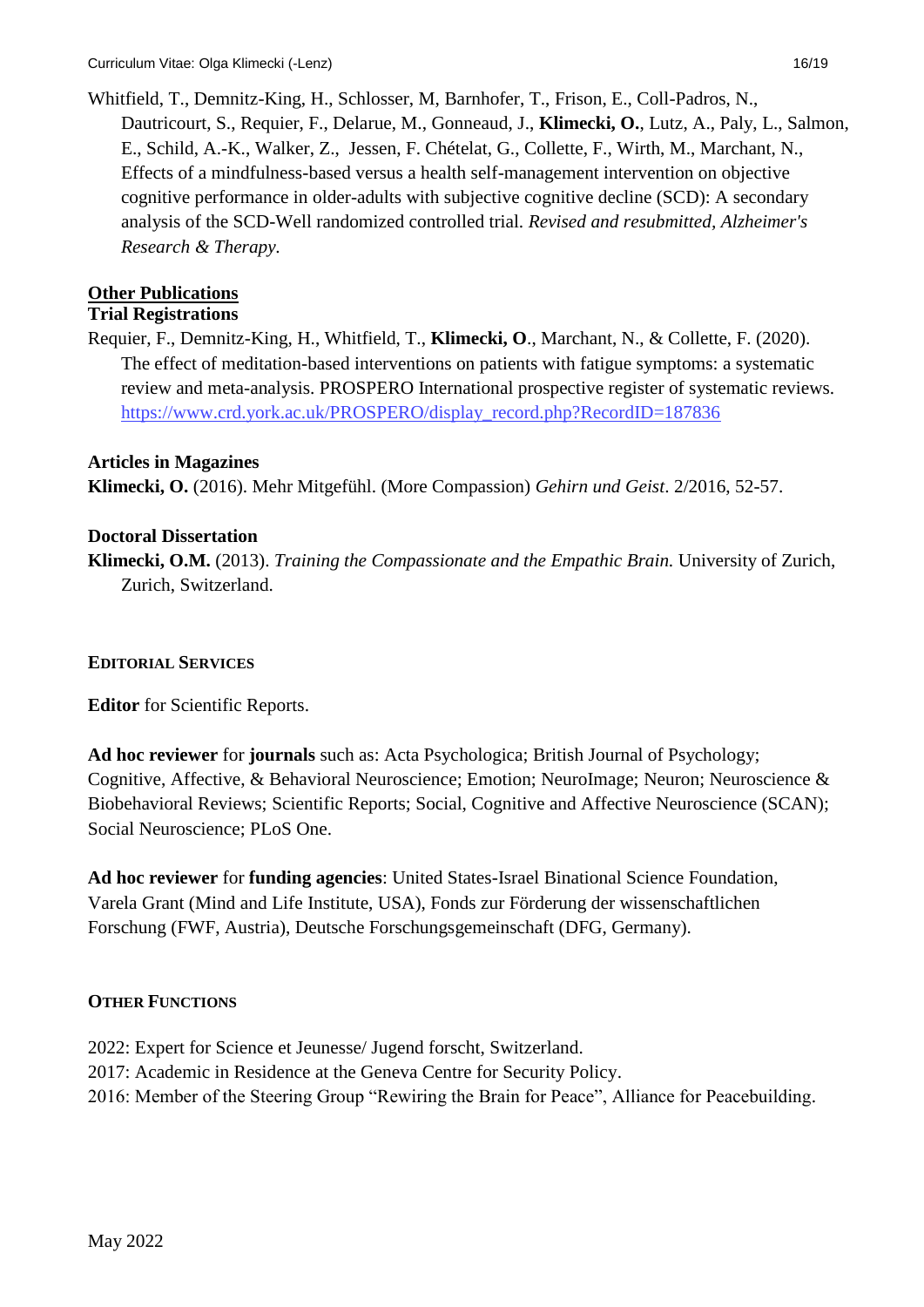### **KEYNOTE LECTURES, INVITED TALKS AND SYMPOSIA PRESENTATIONS**

### **2022**

- Planck Academy Days, Sustainable Working and Leadership Culture, Resilience: People Management at Max-Planck-Society, Berlin, Germany.
- The Neuroscience of Empathy and Compassion conference, Lund, Sweden.
- Psychosomatic conference, Lausanne, Switzerland.
- Practices influencing empathy & compassion contemplation, art, music, dance, University of Lund, Sweden.
- Think Tank of Humanitarian Education, Swiss Government and International Federation of the Red Cross and Red Crescent Societies, Bern, Switzerland.
- Universität Jena, Germany.

### **2021**

- Jahrestagung Centrum für Demografie und Diversität (CDD), Technische Universität Dresden, Germany.
- Envisioning the Future: Building Peace through Neuroscience, George Mason University, USA.
- Conference on Empathy, Liège, Belgium.
- Université de Liège, Belgium.
- German National Academic Foundation, Germany.
- Universität Dresden, Germany.
- Virginia Commonwealth University, Richmond, Virginia, USA.
- Sanford Institute for Empathy and Compassion, San Diego, California, USA.
- Association for Conflict Resolution, Chicago, Illinois, USA.

### **2020**

- Public keynote on Meditation, Würzburg, Germany.
- Jahrestagung der Arbeitsgemeinschaft Theologie der Spiritualität, Würzburg, Germany.
- United Nations, Geneva, Switzerland.
- Talk at the Webinar series "Mediating and Facilitating Large Group, Multi-Stakeholder, Consensus Building Processes" with Kenneth Cloke.
- Charlotte Bühler Kolloquium, Dresden, Germany.

## **2019**

- 33rd Red Cross and Red Crescent International Conference, Geneva, Switzerland (with Emna El May and Cora Aguirre).
- Novartis, Basel, Switzerland.
- Red Cross Museum, Geneva, Switzerland.
- Semaine du Cerveau (Brain Week), University of Geneva, Switzerland.
- Semaine du Cerveau (Brain Week), Marseille, France.

- Public conference: Philanthropy, Geneva, Switzerland.
- The 1st International Conference on Innovations in Conflict Resolution and Mediation, Tel Aviv, Israel (with Jeremy Lack and Patricia Cernadas Curotto).
- University Hospital, Grenoble, France.
- Geneva Aging Series, Montreux, Switzerland.
- Nuit des images, Musée de L'Elysée, Lausanne, Switzerland.
- Workshop "The Science of Mindfulness, a dialogue with Dr. Richard Davidson", Bern, Switzerland.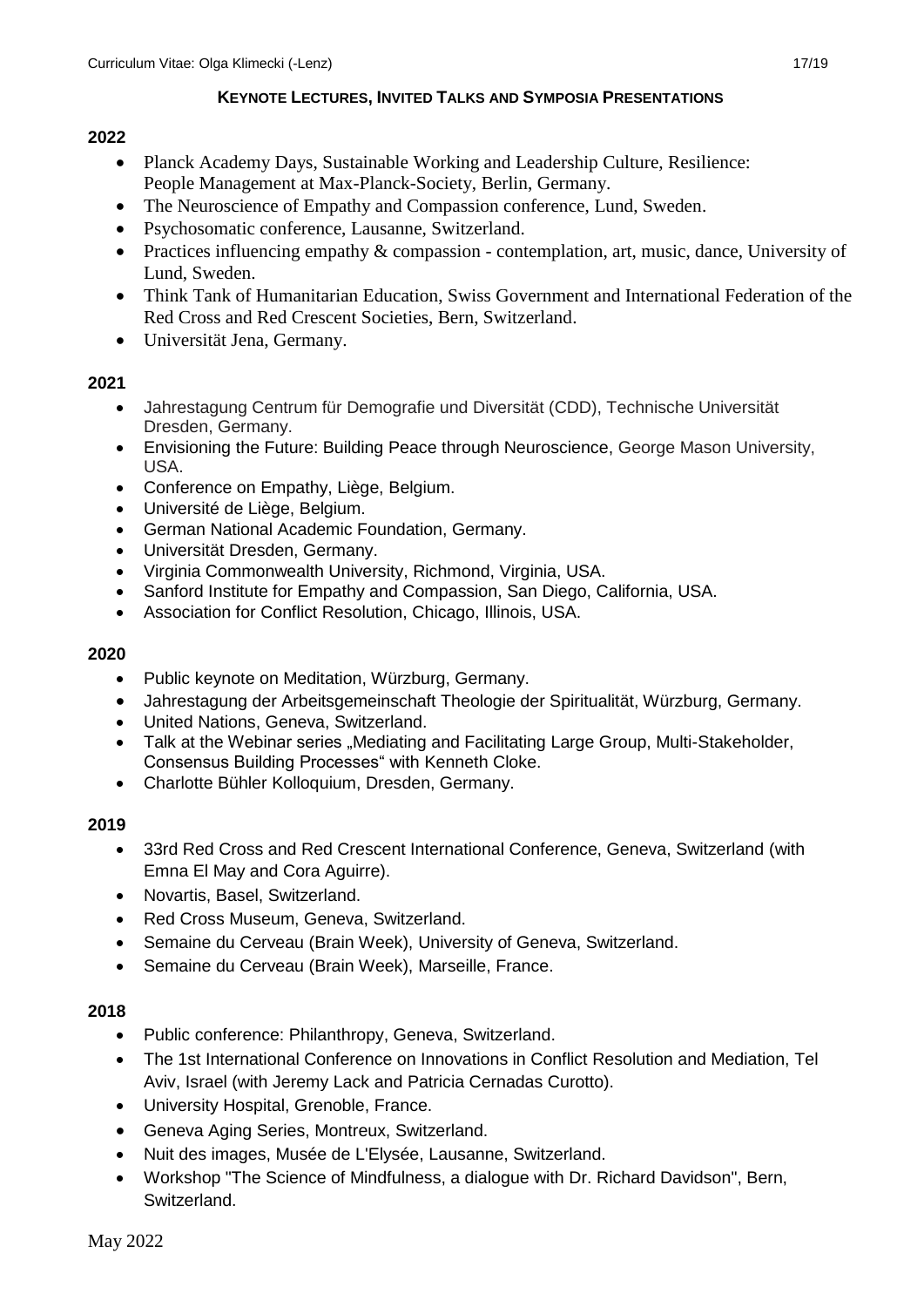- International Committee of the Red Cross, Geneva, Switzerland.
- University of Liège, Belgium.
- Basel Peace Forum, Basel, Switzerland (with Patricia Cernadas Curotto & Carole Varone).
- Mediator Breakfast of the Chambre Suisse de Médiation Commerciale, Geneva, Switzerland (with Patricia Cernadas Curotto).

- Colloquium, University Hospital Geneva, Switzerland.
- Haus am Dom, Frankfurt, Germany.
- Institute of Medical Psychology and for the Sozietät Jaspers, University Hospital Heidelberg, Germany.
- Landau Peace Lecture, University of Koblenz-Landau, Landau, Germany.
- *C*olloquium, University Hospital Geneva, Switzerland.
- International Convention of Psychological Science, Vienna, Austria.
- English Speaking Cancer Association, Geneva, Switzerland.
- Semaine du Cerveau (Brain Week), University of Geneva, Switzerland.
- "festival du film vert", Rolle, Switzerland.

## **2016**

- Ernst-Abbe Hochschule Jena, Germany.
- Geneva Centre for Security Policy, Switzerland.
- University of Lausanne, Switzerland.
- Haute école de travail social et de la santé, Lausanne, Switzerland.

## **2015**

- Centre for Humanitarian Dialogue, Geneva, Switzerland.
- Mediator Breakfast of the Chambre Suisse de Médiation Commerciale, Geneva, Switzerland.
- conflict matters, Brussels, Belgium.
- Brain and Behavior Lab Research Day, University of Geneva, Switzerland.
- Conference of the International Society for Research on Emotion, Geneva, Switzerland.
- Colloquium, University of Tübingen, Germany.
- Psychosomatic Colloquium, University of Freiburg, Germany.
- Studium Generale on the Evolution of Cooperation, University of Mainz, Germany.
- 28. Jahrestagung des Symposiums Friedenspsychologie, Marburg, Germany.
- Interpeace, Geneva, Switzerland.
- Centre of Research of the Brain & Spine Institute, Hôpital de la Salpetrière, Paris, France.
- University of Louvain-la-Neuve, Belgium.
- Colloquium Social Psychology and Social Neuroscience, University of Bern, Switzerland.

- Early career award talk, Society for Social Neuroscience meeting, Washington, DC, USA.
- Person Perception Workshop, Jena, Germany.
- Workshop of Interpersonal Accuracy, Neuchâtel, Switzerland.
- Das soziale Gehirn, Fürth, Germany.
- Red Cross Exhibition "Trop Humain", Geneva, Switzerland.
- Bundesgeschäftsführertagung der Waldorfschulen, Berlin, Germany.
- Association Neuchâteloise d'Accueil et d'Action Psychiatrique, Neuchâtel, Switzerland.